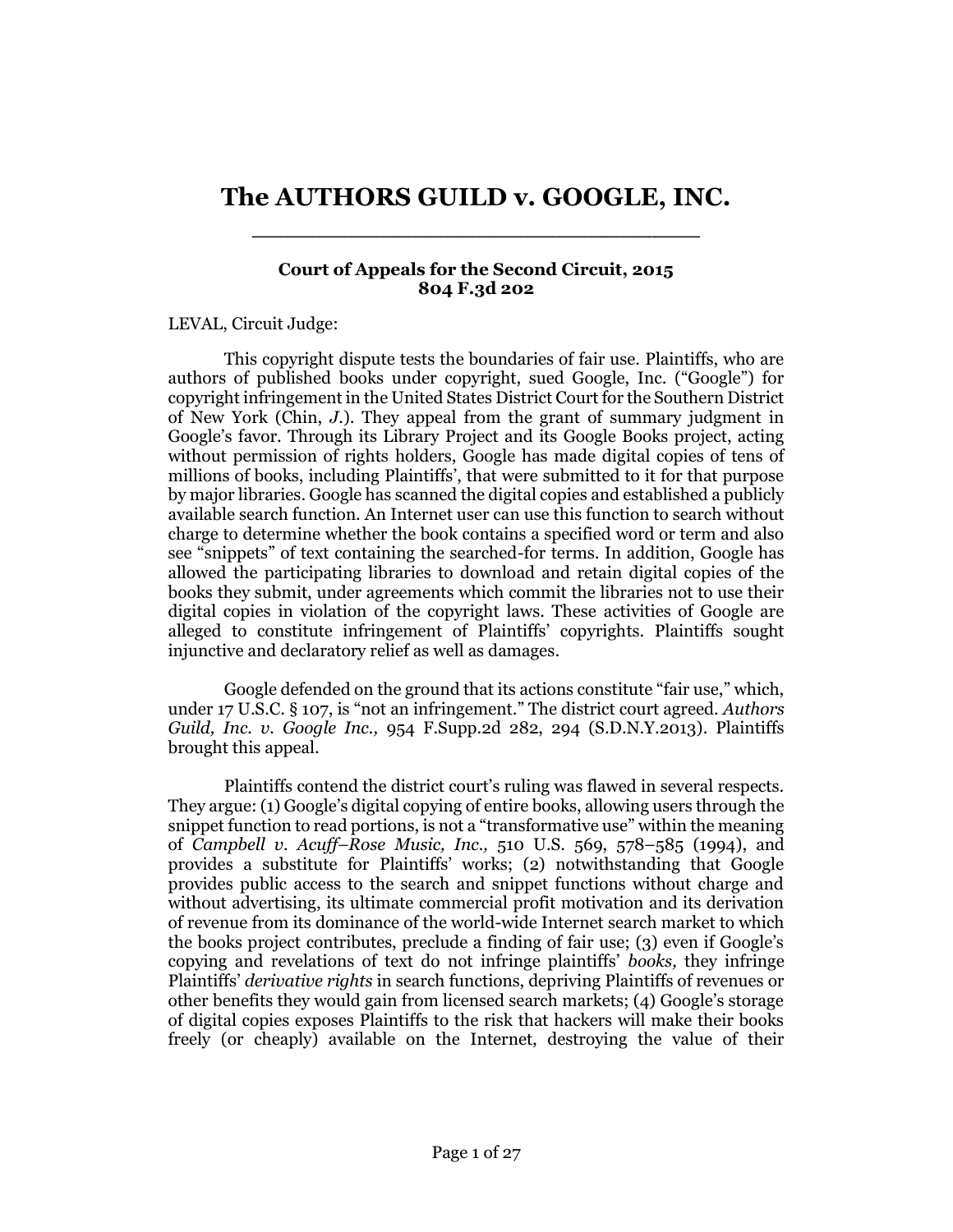copyrights; and (5) Google's distribution of digital copies to participant libraries is not a transformative use, and it subjects Plaintiffs to the risk of loss of copyright revenues through access allowed by libraries. We reject these arguments and conclude that the district court correctly sustained Google's fair use defense.

Google's making of a digital copy to provide a search function is a transformative use, which augments public knowledge by making available information *about* Plaintiffs' books without providing the public with a substantial substitute for matter protected by the Plaintiffs' copyright interests in the original works or derivatives of them. The same is true, at least under present conditions, of Google's provision of the snippet function. Plaintiffs' contention that Google has usurped their opportunity to access paid and unpaid licensing markets for substantially the same functions that Google provides fails, in part because the licensing markets in fact involve very different functions than those that Google provides, and in part because an author's derivative rights do not include an exclusive right to supply information (of the sort provided by Google) about her works. Google's profit motivation does not in these circumstances justify denial of fair use. Google's program does not, at this time and on the record before us, expose Plaintiffs to an unreasonable risk of loss of copyright value through incursions of hackers. Finally, Google's provision of digital copies to participating libraries, authorizing them to make non-infringing uses, is non-infringing, and the mere speculative possibility that the libraries might allow use of their copies in an infringing manner does not make Google a contributory infringer. Plaintiffs have failed to show a material issue of fact in dispute.

We affirm the judgment.

# **BACKGROUND**

# **I. Plaintiffs**

 $\overline{\phantom{a}}$ 

The author-plaintiffs are Jim Bouton, author of *Ball Four;* Betty Miles, author of *The Trouble with Thirteen;* and Joseph Goulden, author of *The Superlawyers: The Small and Powerful World of the Great Washington Law Firms.* Each of them has a legal or beneficial ownership in the copyright for his or her book.<sup>1</sup> Their books have been scanned without their permission by Google, which made them available to Internet users for search and snippet view on

<sup>1</sup> The Authors Guild, a membership organization of published authors, is also a plaintiff and appellant, seeking injunctive and declaratory relief on behalf of its members. However, in a separate case, this court found that, under the Copyright Act, the Authors Guild lacks standing to sue for copyright infringement on its members' behalf. *[Authors Guild, Inc. v.](http://www.westlaw.com/Link/Document/FullText?findType=Y&serNum=2033553689&pubNum=0000506&originatingDoc=I918674d4743311e5a807ad48145ed9f1&refType=RP&fi=co_pp_sp_506_94&originationContext=document&vr=3.0&rs=cblt1.0&transitionType=DocumentItem&contextData=(sc.Search)#co_pp_sp_506_94)  HathiTrust,* [755 F.3d 87, 94 \(2d Cir.2014\).](http://www.westlaw.com/Link/Document/FullText?findType=Y&serNum=2033553689&pubNum=0000506&originatingDoc=I918674d4743311e5a807ad48145ed9f1&refType=RP&fi=co_pp_sp_506_94&originationContext=document&vr=3.0&rs=cblt1.0&transitionType=DocumentItem&contextData=(sc.Search)#co_pp_sp_506_94) As the three individual author-plaintiffs clearly do have standing, their suit and their appeal are properly adjudicated, notwithstanding the Authors Guild's lack of standing. *See [Bowsher v. Synar,](http://www.westlaw.com/Link/Document/FullText?findType=Y&serNum=1986134545&pubNum=0000708&originatingDoc=I918674d4743311e5a807ad48145ed9f1&refType=RP&originationContext=document&vr=3.0&rs=cblt1.0&transitionType=DocumentItem&contextData=(sc.Search))* 478 U.S. 714 (1986) (finding that where one appellee had standing, the court need not consider the standing of other appellees in order to determine the merits of the appeal).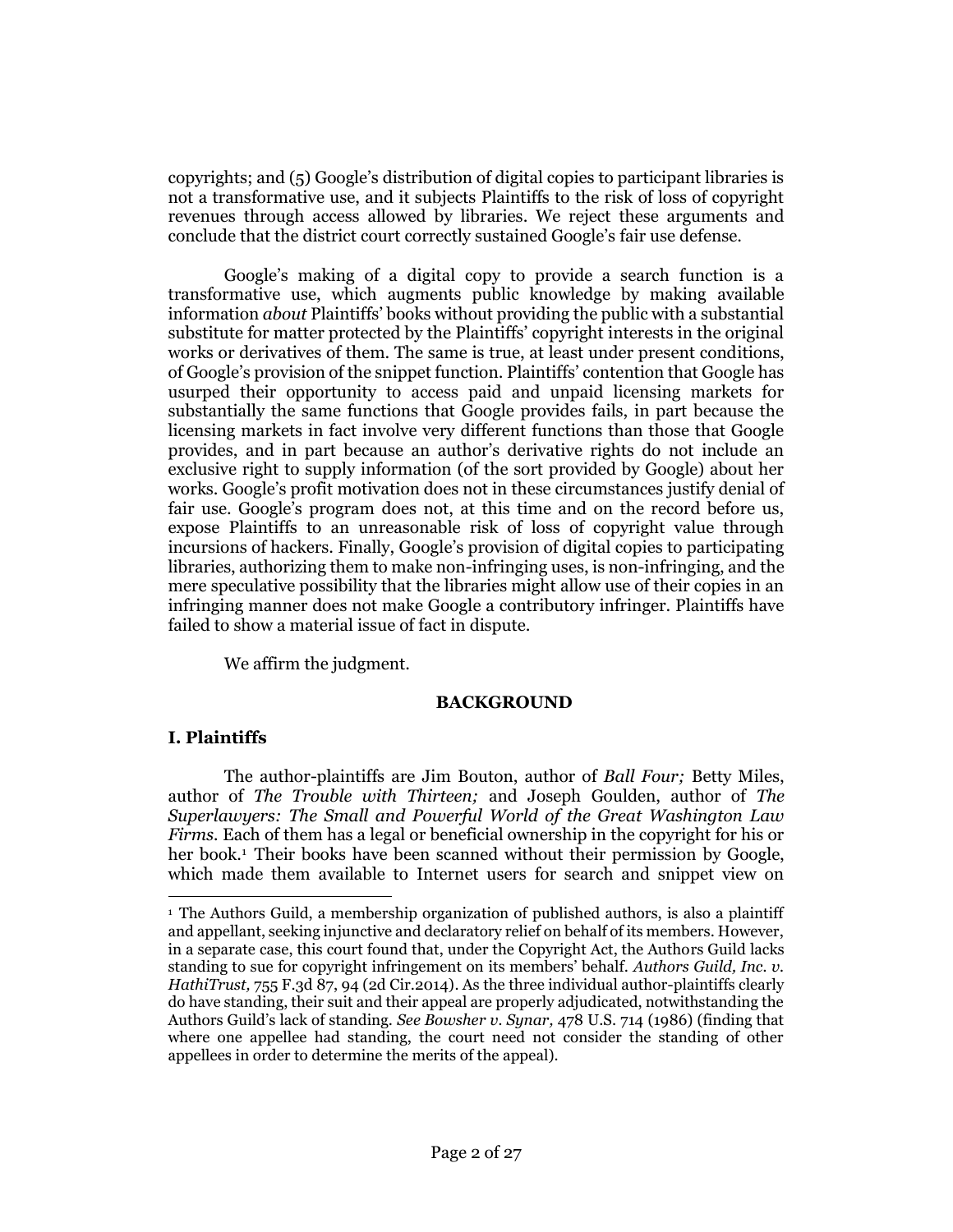#### Google's website.<sup>2</sup>

 $\overline{a}$ 

### **II. Google Books and the Google Library Project**

Google's Library Project, which began in 2004, involves bi-lateral agreements between Google and a number of the world's major research libraries.<sup>3</sup> Under these agreements, the participating libraries select books from their collections to submit to Google for inclusion in the project. Google makes a digital scan of each book, extracts a machine-readable text, and creates an index of the machine-readable text of each book. Google retains the original scanned image of each book, in part so as to improve the accuracy of the machine-readable texts and indices as image-to-text conversion technologies improve.

Since 2004, Google has scanned, rendered machine-readable, and indexed more than 20 million books, including both copyrighted works and works in the public domain. The vast majority of the books are non-fiction, and most are out of print. All of the digital information created by Google in the process is stored on servers protected by the same security systems Google uses to shield its own confidential information.

The digital corpus created by the scanning of these millions of books enables the Google Books search engine. Members of the public who access the Google Books website can enter search words or terms of their own choice, receiving in response a list of all books in the database in which those terms appear, as well as the number of times the term appears in each book. A brief description of each book, entitled "About the Book," gives some rudimentary additional information, including a list of the words and terms that appear with most frequency in the book. It sometimes provides links to buy the book online and identifies libraries where the book can be found. <sup>4</sup> The search tool permits a researcher to identify those books, out of millions, that do, as well as those that do not, use the terms selected by the researcher. Google notes that this identifying information instantaneously supplied would otherwise not be obtainable in lifetimes of searching.

No advertising is displayed to a user of the search function. Nor does Google receive payment by reason of the searcher's use of Google's link to purchase

<sup>2</sup> Google now honors requests to remove books from snippet view. Some Plaintiffs appear to have had books removed from snippet view.

<sup>3</sup> Libraries participating in the Library Project at the time the suit was filed included the University of Michigan, the University of California, Harvard University, Stanford University, Oxford University, Columbia University, Princeton University, Ghent University, Keio University, the Austrian National Library, and the New York Public Library.

<sup>4</sup> Appendix A exhibits, as an example, a web page that would be revealed to a searcher who entered the phase "fair use," showing snippets from ALAN LATMAN, ROBERT A. GORMAN, & JANE C. GINSBURG, COPYRIGHT FOR THE EIGHTIES (1985).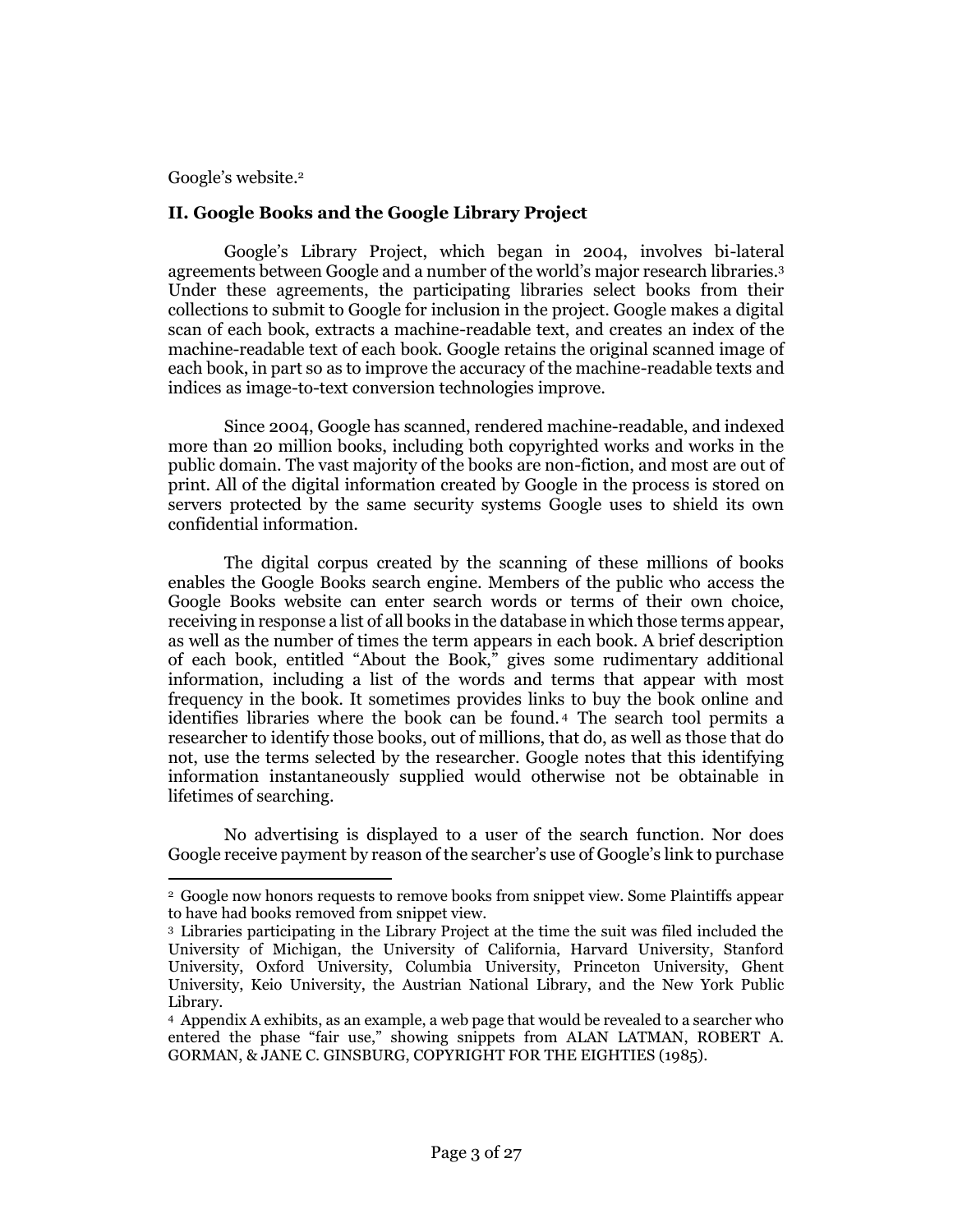### the book.

l

The search engine also makes possible new forms of research, known as "text mining" and "data mining." Google's "ngrams" research tool draws on the Google Library Project corpus to furnish statistical information to Internet users about the frequency of word and phrase usage over centuries.<sup>5</sup> This tool permits users to discern fluctuations of interest in a particular subject over time and space by showing increases and decreases in the frequency of reference and usage in different periods and different linguistic regions. It also allows researchers to comb over the tens of millions of books Google has scanned in order to examine "word frequencies, syntactic patterns, and thematic markers" and to derive information on how nomenclature, linguistic usage, and literary style have changed over time. *Authors Guild, Inc.,* [954 F.Supp.2d at 287.](http://www.westlaw.com/Link/Document/FullText?findType=Y&serNum=2031955706&pubNum=0004637&originatingDoc=I918674d4743311e5a807ad48145ed9f1&refType=RP&fi=co_pp_sp_4637_287&originationContext=document&vr=3.0&rs=cblt1.0&transitionType=DocumentItem&contextData=(sc.Search)#co_pp_sp_4637_287) The district court gave as an example "track[ing] the frequency of references to the United States as a single entity ('the United States is') versus references to the United States in the plural ('the United States are') and how that usage has changed over time." *Id.*<sup>6</sup>

The Google Books search function also allows the user a limited viewing of text. In addition to telling the number of times the word or term selected by the searcher appears in the book, the search function will display a maximum of three "snippets" containing it. A snippet is a horizontal segment comprising ordinarily an eighth of a page. Each page of a conventionally formatted book in the Google Books database is divided into eight non-overlapping horizontal segments, each such horizontal segment being a snippet. (Thus, for such a book with 24 lines to a page, each snippet is comprised of three lines of text.) Each search for a particular word or term within a book will reveal the same three snippets, regardless of the number of computers from which the search is launched. Only the first usage of the term on a given page is displayed. Thus, if the top snippet of a page contains two (or more) words for which the user searches, and Google's program is fixed to reveal that particular snippet in response to a search for either term, the second search will duplicate the snippet already revealed by the first search, rather than moving to reveal a different snippet containing the word because the first snippet was already revealed. Google's program does not allow a searcher to increase the

<sup>5</sup> Appendix B exhibits the ngram for the phrase "fair use."

<sup>6</sup> For discussions and examples of scholarship and journalism powered by searchable digital text repositories, see, e.g., David Bamman & David Smith, *Extracting Two Thousand Years of Latin from a Million Book Library,* J. COMPUTING & CULTURAL HERITAGE 5 (2012), 1–13; Jean–Baptiste Michel et al., *Quantitative Analysis of Culture Using Millions of Digitized Books,* SCIENCE 331 (Jan. 14, 2011), 176–182; Marc Egnal, *Evolution of the Novel in the United States: The Statistical Evidence,* 37 SOC. SCI. HIST. 231 (2013); Catherine Rampell, *The 'New Normal' Is Actually Pretty Old,* N.Y. TIMES ECONOMIX BLOG (Jan. 11, 2011), http://economix.blogs.nytimes.com/2011/01/11/thenew-normal-is-actually-pretty-old/?\_r=0; and Christopher Forstall et al., *Modeling the Scholars: Detecting Intertextuality through Enhanced Word–Level N–Gram Matching,* DIGITAL SCHOLARSHIP IN THE HUMANITIES (May 15, 2014), http://dx.doi.org/10.1093/llc/fqu014.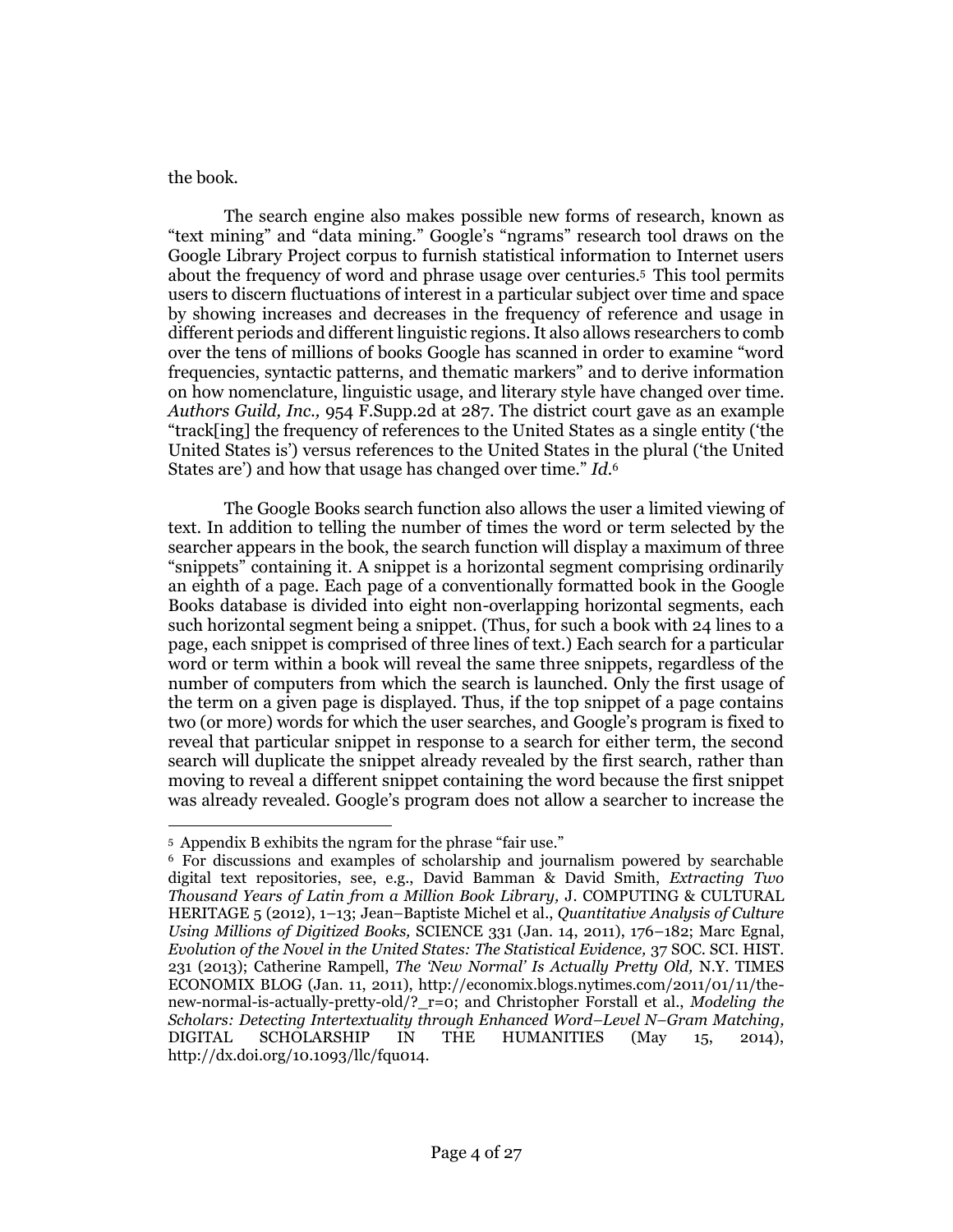number of snippets revealed by repeated entry of the same search term or by entering searches from different computers. A searcher can view more than three snippets of a book by entering additional searches for different terms. However, Google makes permanently unavailable for snippet view one snippet on each page and one complete page out of every ten—a process Google calls "blacklisting."

Google also disables snippet view entirely for types of books for which a single snippet is likely to satisfy the searcher's present need for the book, such as dictionaries, cookbooks, and books of short poems. Finally, since 2005, Google will exclude any book altogether from snippet view at the request of the rights holder by the submission of an online form.

Under its contracts with the participating libraries, Google allows each library to download copies—of both the digital image and machine-readable versions—of the books that library submitted to Google for scanning (but not of books submitted by other libraries). This is done by giving each participating library access to the Google Return Interface ("GRIN"). The agreements between Google and the libraries, although not in all respects uniform, require the libraries to abide by copyright law in utilizing the digital copies they download and to take precautions to prevent dissemination of their digital copies to the public at large. Through the GRIN facility, participant libraries have downloaded at least 2.7 million digital copies of their own volumes.

# **III. Procedural History**

Plaintiffs brought this suit on September 20, 2005, as a putative class action on behalf of similarly situated, rights-owning authors. After several years of negotiation, the parties reached a proposed settlement that would have resolved the claims on a class-wide basis. The proposed settlement allowed Google to make substantially more extensive use of its scans of copyrighted books than contemplated under the present judgment, and provided that Google would make payments to the rights holders in return. On March 22, 2011, however, the district court rejected the proposed settlement as unfair to the class members who relied on the named plaintiffs to represent their interests. *[Authors Guild v. Google Inc.,](http://www.westlaw.com/Link/Document/FullText?findType=Y&serNum=2024834838&pubNum=0004637&originatingDoc=I918674d4743311e5a807ad48145ed9f1&refType=RP&fi=co_pp_sp_4637_679&originationContext=document&vr=3.0&rs=cblt1.0&transitionType=DocumentItem&contextData=(sc.Search)#co_pp_sp_4637_679)* [770 F.Supp.2d 666, 679](http://www.westlaw.com/Link/Document/FullText?findType=Y&serNum=2024834838&pubNum=0004637&originatingDoc=I918674d4743311e5a807ad48145ed9f1&refType=RP&fi=co_pp_sp_4637_679&originationContext=document&vr=3.0&rs=cblt1.0&transitionType=DocumentItem&contextData=(sc.Search)#co_pp_sp_4637_679)–680 (S.D.N.Y.2011).

On October 14, 2011, Plaintiffs filed a fourth amended class action complaint, which is the operative complaint for this appeal. *See* Dist. Ct. Docket No. 985. The district court certified a class on May 31, 2012. *[Authors Guild v.](http://www.westlaw.com/Link/Document/FullText?findType=Y&serNum=2027811615&pubNum=0000344&originatingDoc=I918674d4743311e5a807ad48145ed9f1&refType=RP&originationContext=document&vr=3.0&rs=cblt1.0&transitionType=DocumentItem&contextData=(sc.Search))  Google Inc.,* [282 F.R.D. 384 \(S.D.N.Y.2012\).](http://www.westlaw.com/Link/Document/FullText?findType=Y&serNum=2027811615&pubNum=0000344&originatingDoc=I918674d4743311e5a807ad48145ed9f1&refType=RP&originationContext=document&vr=3.0&rs=cblt1.0&transitionType=DocumentItem&contextData=(sc.Search)) Google appealed from the certification, and moved in the district court for summary judgment on its fair use defense. Plaintiffs cross-moved in the district court for summary judgment. On the appeal from the class certification, our court—questioning whether it was reasonable to infer that the putative class of authors favored the relief sought by the named plaintiffs—provisionally vacated that class certification without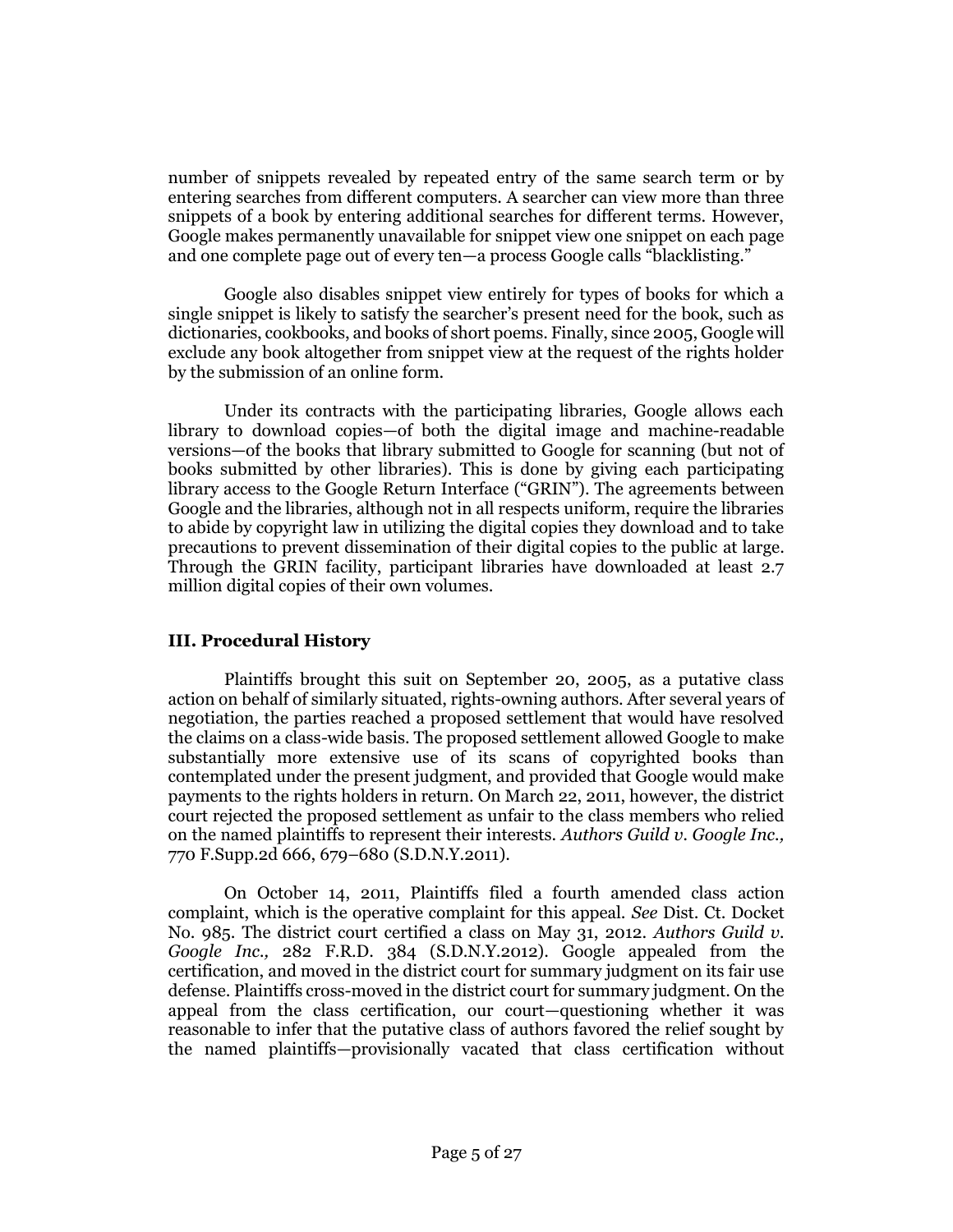addressing the merits of the issue, concluding instead that "resolution of Google's fair use defense in the first instance will necessarily inform and perhaps moot our analysis of many class certification issues." *[Authors Guild, Inc. v. Google Inc.,](http://www.westlaw.com/Link/Document/FullText?findType=Y&serNum=2030900799&pubNum=0000506&originatingDoc=I918674d4743311e5a807ad48145ed9f1&refType=RP&fi=co_pp_sp_506_134&originationContext=document&vr=3.0&rs=cblt1.0&transitionType=DocumentItem&contextData=(sc.Search)#co_pp_sp_506_134)* 721 [F.3d 132, 134 \(2d Cir.2013\).](http://www.westlaw.com/Link/Document/FullText?findType=Y&serNum=2030900799&pubNum=0000506&originatingDoc=I918674d4743311e5a807ad48145ed9f1&refType=RP&fi=co_pp_sp_506_134&originationContext=document&vr=3.0&rs=cblt1.0&transitionType=DocumentItem&contextData=(sc.Search)#co_pp_sp_506_134)

On November 14, 2013, the district court granted Google's motion for summary judgment, concluding that the uses made by Google of copyrighted books were fair uses, protected by [§ 107.](http://www.westlaw.com/Link/Document/FullText?findType=L&pubNum=1000546&cite=17USCAS107&originatingDoc=I918674d4743311e5a807ad48145ed9f1&refType=LQ&originationContext=document&vr=3.0&rs=cblt1.0&transitionType=DocumentItem&contextData=(sc.Search)) *Authors Guild,* [954 F.Supp.2d at 284.](http://www.westlaw.com/Link/Document/FullText?findType=Y&serNum=2031955706&pubNum=0004637&originatingDoc=I918674d4743311e5a807ad48145ed9f1&refType=RP&fi=co_pp_sp_4637_284&originationContext=document&vr=3.0&rs=cblt1.0&transitionType=DocumentItem&contextData=(sc.Search)#co_pp_sp_4637_284) Upon consideration of the four statutory factors of [§ 107,](http://www.westlaw.com/Link/Document/FullText?findType=L&pubNum=1000546&cite=17USCAS107&originatingDoc=I918674d4743311e5a807ad48145ed9f1&refType=LQ&originationContext=document&vr=3.0&rs=cblt1.0&transitionType=DocumentItem&contextData=(sc.Search)) the district court found that Google's uses were transformative, that its display of copyrighted material was properly limited, and that the Google Books program did not impermissibly serve as a market substitute for the original works. *Id.* [at 290.](http://www.westlaw.com/Link/Document/FullText?findType=Y&serNum=2031955706&pubNum=0004637&originatingDoc=I918674d4743311e5a807ad48145ed9f1&refType=RP&fi=co_pp_sp_4637_290&originationContext=document&vr=3.0&rs=cblt1.0&transitionType=DocumentItem&contextData=(sc.Search)#co_pp_sp_4637_290) The court entered judgment initially on November 27, 2013, followed by an amended judgment on December 10, 2013, dismissing Plaintiffs' claims with prejudice. Plaintiffs filed timely notice of appeal.

#### **DISCUSSION<sup>10</sup>**

#### *I. The Law of Fair Use*

 $\overline{\phantom{a}}$ 

The ultimate goal of copyright is to expand public knowledge and understanding, which copyright seeks to achieve by giving potential creators exclusive control over copying of their works, thus giving them a financial incentive to create informative, intellectually enriching works for public consumption. This objective is clearly reflected in the Constitution's empowerment of Congress "*To promote the Progress of Science* ... by securing for limited Times to Authors ... the exclusive Right to their respective Writings." [U.S. Const., Art. I, § 8, cl. 8](http://www.westlaw.com/Link/Document/FullText?findType=L&pubNum=1000583&cite=USCOARTIS8CL8&originatingDoc=I918674d4743311e5a807ad48145ed9f1&refType=LQ&originationContext=document&vr=3.0&rs=cblt1.0&transitionType=DocumentItem&contextData=(sc.Search)) (emphasis added). Thus, while authors are undoubtedly important intended beneficiaries of copyright, the ultimate, primary intended beneficiary is the public, whose access to knowledge copyright seeks to advance by providing rewards for authorship.

For nearly three hundred years, since shortly after the birth of copyright in England in 1710, courts have recognized that, in certain circumstances, giving authors *absolute* control over all copying from their works would tend in some circumstances to limit, rather than expand, public knowledge. In the words of Lord Ellenborough, "[W]hile I shall think myself bound to secure every man in the enjoyment of his copy-right, one must not put manacles upon science." *Cary v. Kearsley,* 170 Eng. Rep. 679, 681, 4 Esp. 168, 170 (1802). Courts thus developed the doctrine, eventually named fair use, which permits unauthorized copying in

<sup>&</sup>lt;sup>10</sup> The district court had subject-matter jurisdiction over this federal copyright action pursuant to [28 U.S.C. §§ 1331](http://www.westlaw.com/Link/Document/FullText?findType=L&pubNum=1000546&cite=28USCAS1331&originatingDoc=I918674d4743311e5a807ad48145ed9f1&refType=LQ&originationContext=document&vr=3.0&rs=cblt1.0&transitionType=DocumentItem&contextData=(sc.Search)) an[d 1338\(a\).](http://www.westlaw.com/Link/Document/FullText?findType=L&pubNum=1000546&cite=28USCAS1338&originatingDoc=I918674d4743311e5a807ad48145ed9f1&refType=RB&originationContext=document&vr=3.0&rs=cblt1.0&transitionType=DocumentItem&contextData=(sc.Search)#co_pp_8b3b0000958a4) This court has jurisdiction over the appeal from the final decision of the district court pursuant to [28 U.S.C. § 1291.](http://www.westlaw.com/Link/Document/FullText?findType=L&pubNum=1000546&cite=28USCAS1291&originatingDoc=I918674d4743311e5a807ad48145ed9f1&refType=LQ&originationContext=document&vr=3.0&rs=cblt1.0&transitionType=DocumentItem&contextData=(sc.Search)) We review an order granting summary judgment *de novo,* drawing all reasonable factual inferences in favor of the non-moving party. *[Ment Bros. Iron Works Co., Inc. v. Interstate Fire & Cas. Co.,](http://www.westlaw.com/Link/Document/FullText?findType=Y&serNum=2029392799&pubNum=0000506&originatingDoc=I918674d4743311e5a807ad48145ed9f1&refType=RP&fi=co_pp_sp_506_120&originationContext=document&vr=3.0&rs=cblt1.0&transitionType=DocumentItem&contextData=(sc.Search)#co_pp_sp_506_120)* 702 F.3d 118, 120–[21 \(2d Cir.2012\).](http://www.westlaw.com/Link/Document/FullText?findType=Y&serNum=2029392799&pubNum=0000506&originatingDoc=I918674d4743311e5a807ad48145ed9f1&refType=RP&fi=co_pp_sp_506_120&originationContext=document&vr=3.0&rs=cblt1.0&transitionType=DocumentItem&contextData=(sc.Search)#co_pp_sp_506_120)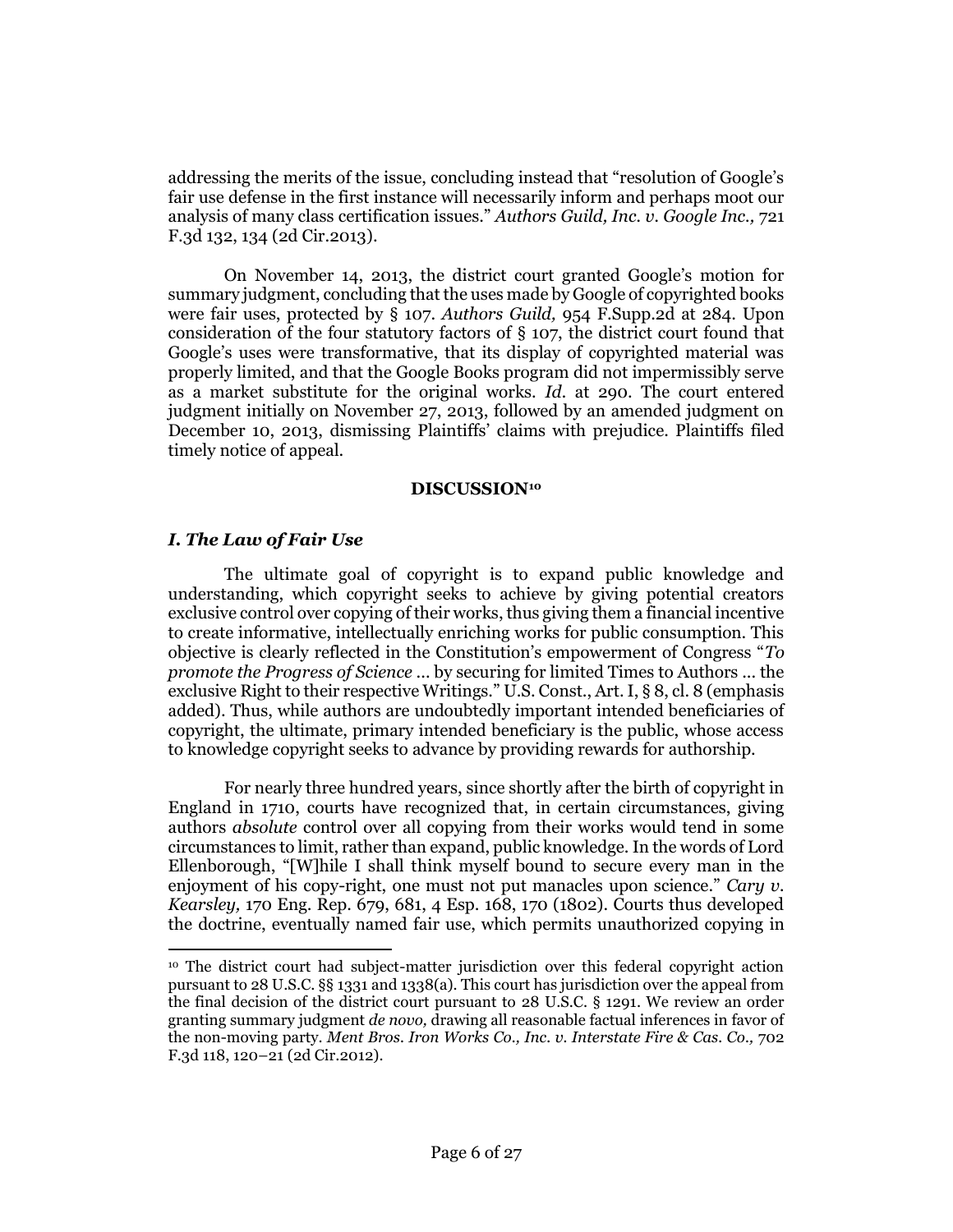some circumstances, so as to further "copyright's very purpose, '[t]o promote the Progress of Science and useful Arts.' " *[Campbell v. Acuff](http://www.westlaw.com/Link/Document/FullText?findType=Y&serNum=1994058334&pubNum=0000708&originatingDoc=I918674d4743311e5a807ad48145ed9f1&refType=RP&originationContext=document&vr=3.0&rs=cblt1.0&transitionType=DocumentItem&contextData=(sc.Search))–Rose Music, Inc.,* 510 [U.S. 569, 575, 114 S.Ct. 1164, 127 L.Ed.2d 500 \(1994\)](http://www.westlaw.com/Link/Document/FullText?findType=Y&serNum=1994058334&pubNum=0000708&originatingDoc=I918674d4743311e5a807ad48145ed9f1&refType=RP&originationContext=document&vr=3.0&rs=cblt1.0&transitionType=DocumentItem&contextData=(sc.Search)) (quoting [U.S. Const., Art. I, §](http://www.westlaw.com/Link/Document/FullText?findType=L&pubNum=1000583&cite=USCOARTIS8CL8&originatingDoc=I918674d4743311e5a807ad48145ed9f1&refType=LQ&originationContext=document&vr=3.0&rs=cblt1.0&transitionType=DocumentItem&contextData=(sc.Search))  [8, cl. 8\)](http://www.westlaw.com/Link/Document/FullText?findType=L&pubNum=1000583&cite=USCOARTIS8CL8&originatingDoc=I918674d4743311e5a807ad48145ed9f1&refType=LQ&originationContext=document&vr=3.0&rs=cblt1.0&transitionType=DocumentItem&contextData=(sc.Search)). Although well established in the common law development of copyright, fair use was not recognized in the terms of our statute until the adoption of § 107 in the Copyright Act of 1976[. 17 U.S.C. §§ 101](http://www.westlaw.com/Link/Document/FullText?findType=L&pubNum=1000546&cite=17USCAS101&originatingDoc=I918674d4743311e5a807ad48145ed9f1&refType=LQ&originationContext=document&vr=3.0&rs=cblt1.0&transitionType=DocumentItem&contextData=(sc.Search)) *et seq.*

[Section 107,](http://www.westlaw.com/Link/Document/FullText?findType=L&pubNum=1000546&cite=17USCAS107&originatingDoc=I918674d4743311e5a807ad48145ed9f1&refType=LQ&originationContext=document&vr=3.0&rs=cblt1.0&transitionType=DocumentItem&contextData=(sc.Search)) in its present form, provides:

[T]he fair use of a copyrighted work ... for purposes such as criticism, comment, news reporting, teaching (including multiple copies for classroom use), scholarship, or research, is not an infringement of copyright. In determining whether the use made of a work in any particular case is a fair use the factors to be considered shall include—

(1) the purpose and character of the use, including whether such use is of a commercial nature or is for nonprofit educational purposes;

(2) the nature of the copyrighted work;

(3) the amount and substantiality of the portion used in relation to the copyrighted work as a whole; and

(4) the effect of the use upon the potential market for or value of the copyrighted work.

The fact that a work is unpublished shall not itself bar a finding of fair use if such finding is made upon consideration of all the above factors.

[17 U.S.C. § 107.](http://www.westlaw.com/Link/Document/FullText?findType=L&pubNum=1000546&cite=17USCAS107&originatingDoc=I918674d4743311e5a807ad48145ed9f1&refType=LQ&originationContext=document&vr=3.0&rs=cblt1.0&transitionType=DocumentItem&contextData=(sc.Search)) As the Supreme Court has designated fair use an affirmative defense, *see Campbell,* [510 U.S. at 590, t](http://www.westlaw.com/Link/Document/FullText?findType=Y&serNum=1994058334&pubNum=0000708&originatingDoc=I918674d4743311e5a807ad48145ed9f1&refType=RP&originationContext=document&vr=3.0&rs=cblt1.0&transitionType=DocumentItem&contextData=(sc.Search))he party asserting fair use bears the burden of proof, *[Am. Geophysical Union v. Texaco Inc.,](http://www.westlaw.com/Link/Document/FullText?findType=Y&serNum=1995151761&pubNum=0000506&originatingDoc=I918674d4743311e5a807ad48145ed9f1&refType=RP&fi=co_pp_sp_506_918&originationContext=document&vr=3.0&rs=cblt1.0&transitionType=DocumentItem&contextData=(sc.Search)#co_pp_sp_506_918)* 60 F.3d 913, 918 (2d [Cir.1994\).](http://www.westlaw.com/Link/Document/FullText?findType=Y&serNum=1995151761&pubNum=0000506&originatingDoc=I918674d4743311e5a807ad48145ed9f1&refType=RP&fi=co_pp_sp_506_918&originationContext=document&vr=3.0&rs=cblt1.0&transitionType=DocumentItem&contextData=(sc.Search)#co_pp_sp_506_918)

The statute's wording, derived from a brief observation of Justice Joseph Story in *Folsom v. Marsh,14*[14](#page-7-0) does not furnish standards for recognition of fair use. Its instruction to consider the "purpose and character" of the secondary use and the "nature" of the copyrighted work does not explain what types of "purpose and character" or "nature" favor a finding of fair use and which do not. In fact, as the

 $\overline{a}$ 

<sup>14</sup> [9 F. Cas. 342, 348 \(C.C.D.Mass.1841\)](http://www.westlaw.com/Link/Document/FullText?findType=Y&serNum=1800116268&pubNum=0000349&originatingDoc=I918674d4743311e5a807ad48145ed9f1&refType=RP&fi=co_pp_sp_349_348&originationContext=document&vr=3.0&rs=cblt1.0&transitionType=DocumentItem&contextData=(sc.Search)#co_pp_sp_349_348) ("[W]e must often, in deciding questions of this sort, look to the nature and objects of the selections made, the quantity and value of the materials used, and the degree in which the use may prejudice the sale, or diminish the profits, or supersede the objects, of the original work.").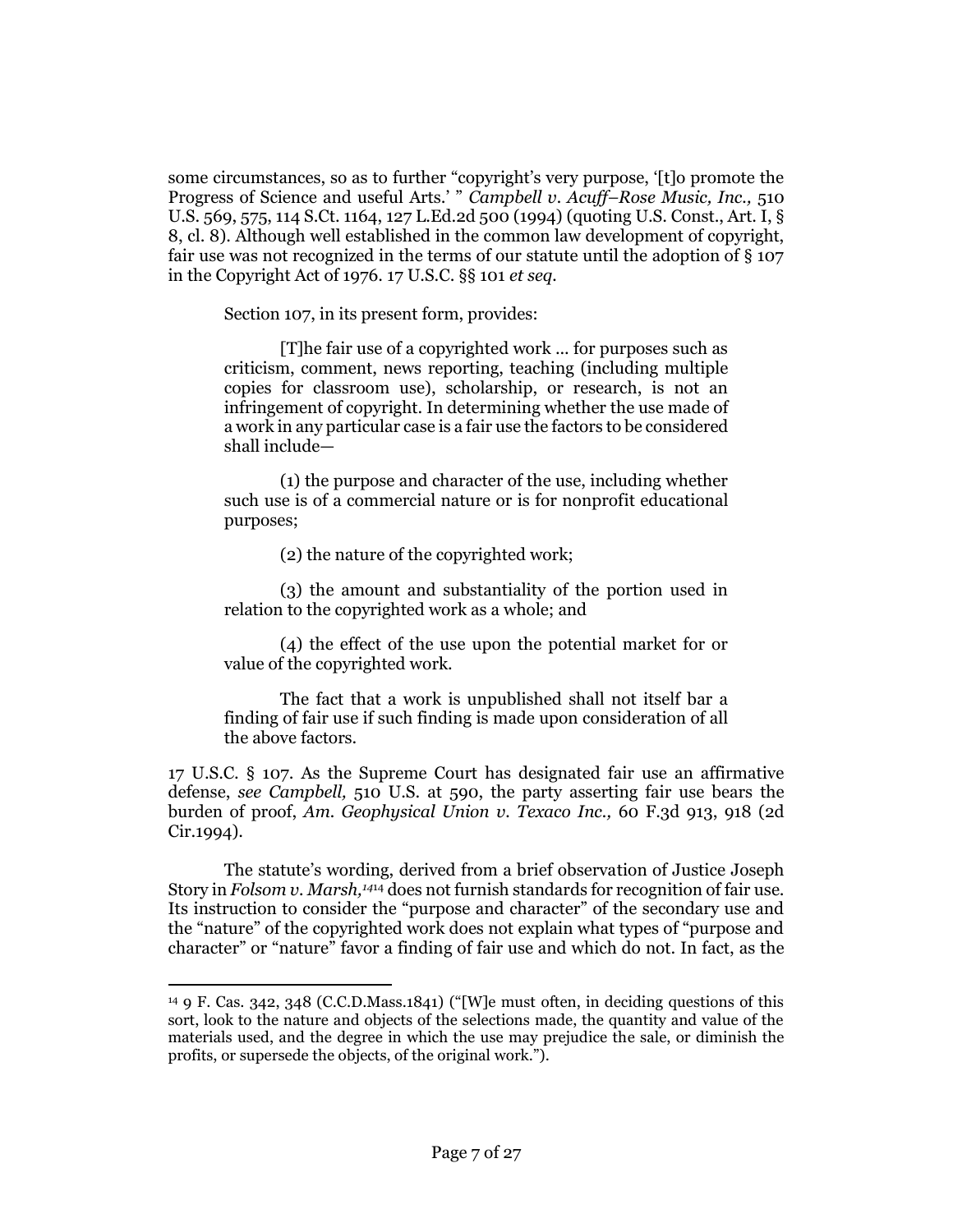Supreme Court observed in *Campbell,* the House Report makes clear that, in passing the statute, Congress had no intention of normatively dictating fair use policy. The purpose of the enactment was to give recognition in the statute itself to such an important part of copyright law developed by the courts through the common law process. "Congress meant [§ 107](http://www.westlaw.com/Link/Document/FullText?findType=L&pubNum=1000546&cite=17USCAS107&originatingDoc=I918674d4743311e5a807ad48145ed9f1&refType=LQ&originationContext=document&vr=3.0&rs=cblt1.0&transitionType=DocumentItem&contextData=(sc.Search)) 'to restate the present judicial doctrine of fair use, not to change, narrow, or enlarge it an any way,' and intended that courts continue the common-law tradition of fair use adjudication." *[Campbell,](http://www.westlaw.com/Link/Document/FullText?findType=Y&serNum=1994058334&pubNum=0000708&originatingDoc=I918674d4743311e5a807ad48145ed9f1&refType=RP&originationContext=document&vr=3.0&rs=cblt1.0&transitionType=DocumentItem&contextData=(sc.Search))* [510 U.S. at 577](http://www.westlaw.com/Link/Document/FullText?findType=Y&serNum=1994058334&pubNum=0000708&originatingDoc=I918674d4743311e5a807ad48145ed9f1&refType=RP&originationContext=document&vr=3.0&rs=cblt1.0&transitionType=DocumentItem&contextData=(sc.Search)) (quoting [H.R.Rep. No. 94](http://www.westlaw.com/Link/Document/FullText?findType=Y&serNum=0100747631&pubNum=0100014&originatingDoc=I918674d4743311e5a807ad48145ed9f1&refType=TV&originationContext=document&vr=3.0&rs=cblt1.0&transitionType=DocumentItem&contextData=(sc.Search))–1476, at 66 (1976), [S.Rep. No. 94](http://www.westlaw.com/Link/Document/FullText?findType=Y&pubNum=0001503&cite=SREP94-473&originatingDoc=I918674d4743311e5a807ad48145ed9f1&refType=TV&originationContext=document&vr=3.0&rs=cblt1.0&transitionType=DocumentItem&contextData=(sc.Search))–473, [at 62](http://www.westlaw.com/Link/Document/FullText?findType=Y&pubNum=0001503&cite=SREP94-473&originatingDoc=I918674d4743311e5a807ad48145ed9f1&refType=TV&originationContext=document&vr=3.0&rs=cblt1.0&transitionType=DocumentItem&contextData=(sc.Search)) (1975), U.S. Code Cong. & Admin. News 5659, 5679 (1976)). Furthermore, notwithstanding fair use's long common-law history, not until the *Campbell* ruling in 1994 did courts undertake to explain the standards for finding fair use.

<span id="page-7-0"></span>The *Campbell* Court undertook a comprehensive analysis of fair use's requirements, discussing every segment of [§ 107.](http://www.westlaw.com/Link/Document/FullText?findType=L&pubNum=1000546&cite=17USCAS107&originatingDoc=I918674d4743311e5a807ad48145ed9f1&refType=LQ&originationContext=document&vr=3.0&rs=cblt1.0&transitionType=DocumentItem&contextData=(sc.Search)) Beginning with the examples of purposes set forth in the statute's preamble, the Court made clear that they are "illustrative and not limitative" and "provide only general guidance about the sorts of copying that courts and Congress most commonly ha [ve] found to be fair uses." [510 U.S. at 577](http://www.westlaw.com/Link/Document/FullText?findType=Y&serNum=1994058334&pubNum=0000708&originatingDoc=I918674d4743311e5a807ad48145ed9f1&refType=RP&originationContext=document&vr=3.0&rs=cblt1.0&transitionType=DocumentItem&contextData=(sc.Search))–578 (internal quotations and citations omitted). The statute "calls for case-by-case analysis" and "is not to be simplified with bright-line rules." *[Id.](http://www.westlaw.com/Link/Document/FullText?findType=Y&serNum=1994058334&pubNum=0000708&originatingDoc=I918674d4743311e5a807ad48145ed9f1&refType=RP&originationContext=document&vr=3.0&rs=cblt1.0&transitionType=DocumentItem&contextData=(sc.Search))* at [577.](http://www.westlaw.com/Link/Document/FullText?findType=Y&serNum=1994058334&pubNum=0000708&originatingDoc=I918674d4743311e5a807ad48145ed9f1&refType=RP&originationContext=document&vr=3.0&rs=cblt1.0&transitionType=DocumentItem&contextData=(sc.Search)) [Section 107](http://www.westlaw.com/Link/Document/FullText?findType=L&pubNum=1000546&cite=17USCAS107&originatingDoc=I918674d4743311e5a807ad48145ed9f1&refType=LQ&originationContext=document&vr=3.0&rs=cblt1.0&transitionType=DocumentItem&contextData=(sc.Search))'s four factors are not to "be treated in isolation, one from another. All are to be explored, and the results weighed together, in light of the purposes of copyright." *Id.* [at 578.](http://www.westlaw.com/Link/Document/FullText?findType=Y&serNum=1994058334&pubNum=0000708&originatingDoc=I918674d4743311e5a807ad48145ed9f1&refType=RP&originationContext=document&vr=3.0&rs=cblt1.0&transitionType=DocumentItem&contextData=(sc.Search)) Each factor thus stands as part of a multifaceted assessment of the crucial question: how to define the boundary limit of the original author's exclusive rights in order to best serve the overall objectives of the copyright law to expand public learning while protecting the incentives of authors to create for the public good.

At the same time, the Supreme Court has made clear that some of the statute's four listed factors are more significant than others. The Court observed in *Harper & Row Publishers, Inc. v. Nation Enterprises* that the fourth factor, which assesses the harm the secondary use can cause to the market for, or the value of, the copyright for the original, "is undoubtedly the single most important element of fair use." [471 U.S. 539, 566 \(1985\)](http://www.westlaw.com/Link/Document/FullText?findType=Y&serNum=1985125844&pubNum=0000708&originatingDoc=I918674d4743311e5a807ad48145ed9f1&refType=RP&originationContext=document&vr=3.0&rs=cblt1.0&transitionType=DocumentItem&contextData=(sc.Search)) (citing MELVILLE B. NIMMER, 3 NIMMER ON COPYRIGHT § 13.05[A], at 13–76 (1984)). This is consistent with the fact that the copyright is a commercial right, intended to protect the ability of authors to profit from the exclusive right to merchandise their own work.

In *Campbell,* the Court stressed also the importance of the first factor, the "purpose and character of the secondary use." [17 U.S.C. § 107\(1\).](http://www.westlaw.com/Link/Document/FullText?findType=L&pubNum=1000546&cite=17USCAS107&originatingDoc=I918674d4743311e5a807ad48145ed9f1&refType=RB&originationContext=document&vr=3.0&rs=cblt1.0&transitionType=DocumentItem&contextData=(sc.Search)#co_pp_f1c50000821b0) The more the appropriator is using the copied material for new, transformative purposes, the more it serves copyright's goal of enriching public knowledge and the less likely it is that the appropriation will serve as a substitute for the original or its plausible derivatives, shrinking the protected market opportunities of the copyrighted work. [510 U.S. at 591](http://www.westlaw.com/Link/Document/FullText?findType=Y&serNum=1994058334&pubNum=0000708&originatingDoc=I918674d4743311e5a807ad48145ed9f1&refType=RP&originationContext=document&vr=3.0&rs=cblt1.0&transitionType=DocumentItem&contextData=(sc.Search)) (noting that, when the secondary use is transformative, "market substitution is at least less certain, and market harm may not be so readily inferred.").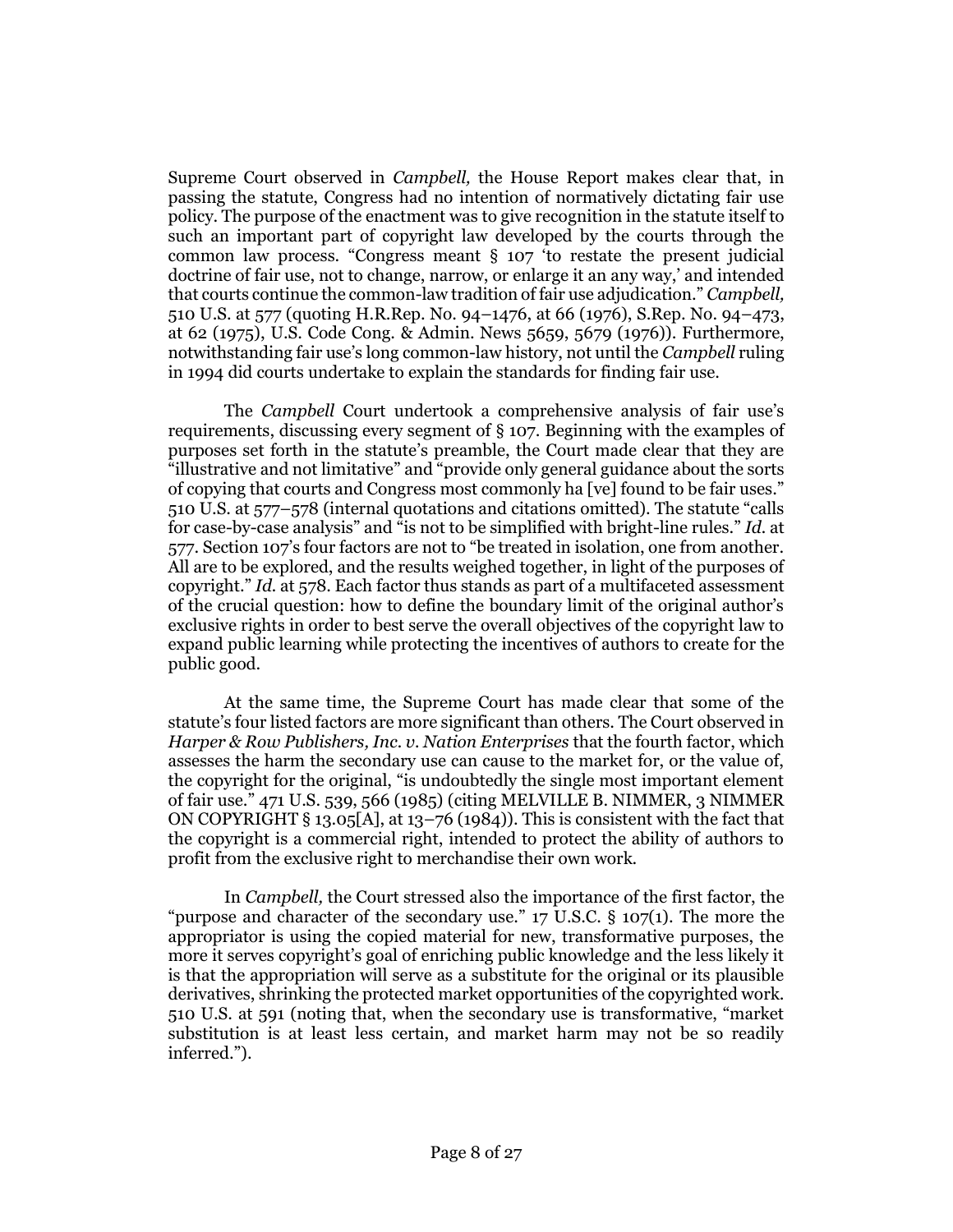With this background, we proceed to discuss each of the statutory factors, as illuminated by *Campbell* and subsequent case law, in relation to the issues here in dispute.

# *II. The Search and Snippet View Functions*

# *A. Factor One*

*(1) Transformative purpose. Campbell* 's explanation of the first factor's inquiry into the "purpose and character" of the secondary use focuses on whether the new work, "in Justice Story's words, ... merely 'supersede[s] the objects' of the original creation, ... or instead adds something new, with a further purpose.... [I]t asks, in other words, whether and to what extent the new work is 'transformative.' " [510 U.S. at 578](http://www.westlaw.com/Link/Document/FullText?findType=Y&serNum=1994058334&pubNum=0000708&originatingDoc=I918674d4743311e5a807ad48145ed9f1&refType=RP&originationContext=document&vr=3.0&rs=cblt1.0&transitionType=DocumentItem&contextData=(sc.Search))–579 (citations omitted). While recognizing that a transformative use is "not absolutely necessary for a finding of fair use," the opinion further explains that the "goal of copyright, to promote science and the arts, is generally furthered by the creation of transformative works" and that "[s]uch works thus lie at the heart of the fair use doctrine's guarantee of breathing space within the confines of copyright." *Id.* [at 579.](http://www.westlaw.com/Link/Document/FullText?findType=Y&serNum=1994058334&pubNum=0000708&originatingDoc=I918674d4743311e5a807ad48145ed9f1&refType=RP&originationContext=document&vr=3.0&rs=cblt1.0&transitionType=DocumentItem&contextData=(sc.Search)) In other words, transformative uses tend to favor a fair use finding because a transformative use is one that communicates something new and different from the original or expands its utility, thus serving copyright's overall objective of contributing to public knowledge.

The word "transformative" cannot be taken too literally as a sufficient key to understanding the elements of fair use. It is rather a suggestive symbol for a complex thought, and does not mean that any and all changes made to an author's original text will necessarily support a finding of fair use. The Supreme Court's discussion in *Campbell* gave important guidance on assessing when a transformative use tends to support a conclusion of fair use. The defendant in that case defended on the ground that its work was a parody of the original and that parody is a time-honored category of fair use. Explaining why parody makes a stronger, or in any event more obvious, claim of fair use than satire, the Court stated,

[T]he heart of any parodist's claim to quote from existing material ... is the use of ... a prior author's composition to ... *comment[ ] on that author's works*.... If, on the contrary, the commentary has no critical bearing on the substance or style of the original composition, which the alleged infringer merely uses to get attention or to avoid the drudgery in working up something fresh, the claim to fairness in borrowing from another's work diminishes accordingly (if it does not vanish).... Parody needs to mimic an original to make its point, and so has some claim to use the creation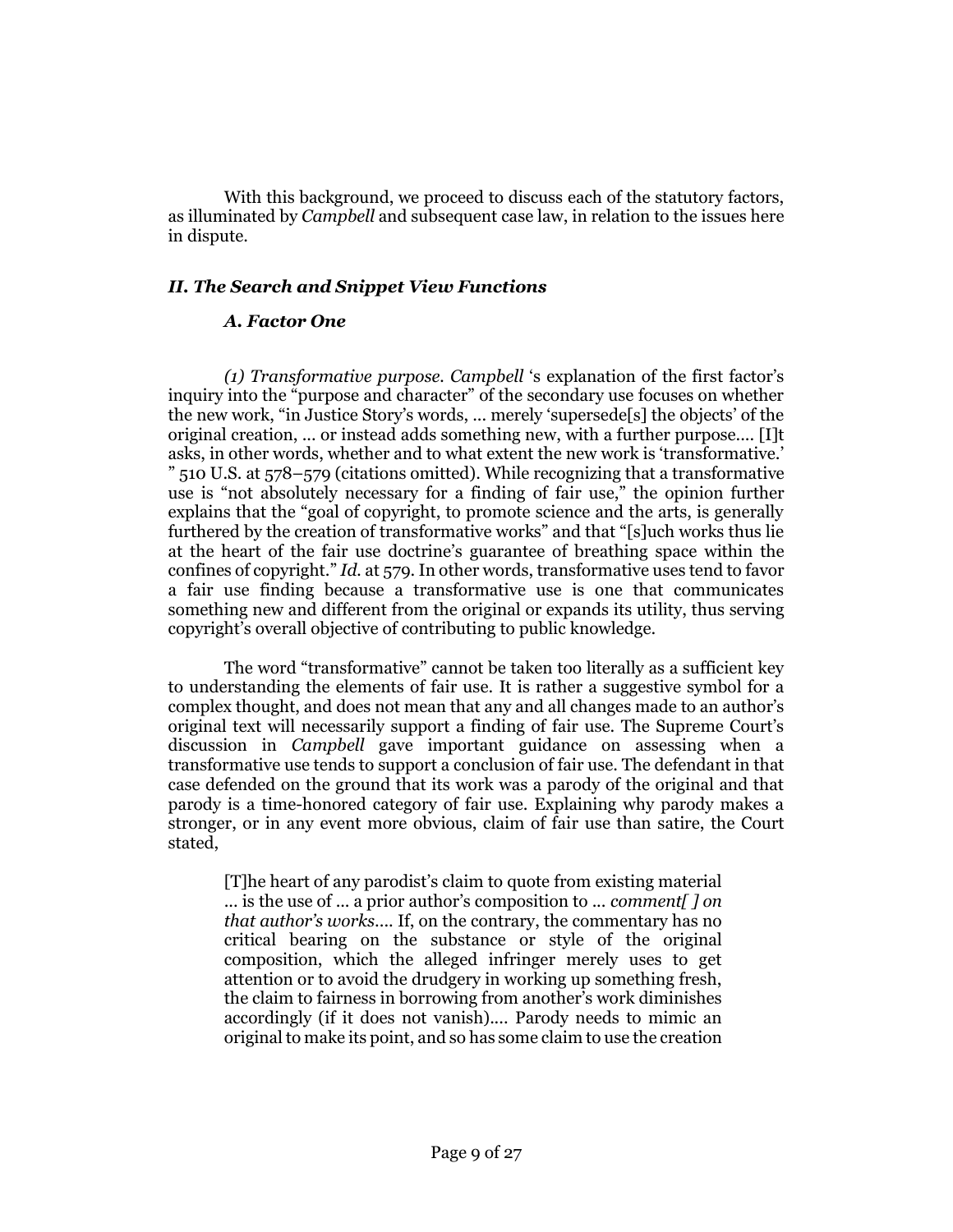of its victim's ... imagination, whereas satire can stand on its own two feet and so requires justification for the very act of borrowing.

*Id.* [at 580](http://www.westlaw.com/Link/Document/FullText?findType=Y&serNum=1994058334&pubNum=0000708&originatingDoc=I918674d4743311e5a807ad48145ed9f1&refType=RP&originationContext=document&vr=3.0&rs=cblt1.0&transitionType=DocumentItem&contextData=(sc.Search))–81 (emphasis added). In other words, the would-be fair user of another's work must have justification for the taking. A secondary author is not necessarily at liberty to make wholesale takings of the original author's expression merely because of how well the original author's expression would convey the secondary author's different message. Among the best recognized justifications for copying from another's work is to provide comment on it or criticism of it. A taking from another author's work for the purpose of making points that have no bearing on the original may well be fair use, but the taker would need to show a justification. This part of the Supreme Court's discussion is significant in assessing Google's claim of fair use because, as discussed extensively below, Google's claim of transformative purpose for copying from the works of others is to provide otherwise unavailable information about the originals.

A further complication that can result from oversimplified reliance on whether the copying involves transformation is that the word "transform" also plays a role in defining "derivative works," over which the original rights holder retains exclusive control. Section 106 of the Act specifies the "exclusive right[ ]" of the copyright owner "(2) to prepare derivative works based upon the copyrighted work." *See* [17 U.S.C. § 106.](http://www.westlaw.com/Link/Document/FullText?findType=L&pubNum=1000546&cite=17USCAS106&originatingDoc=I918674d4743311e5a807ad48145ed9f1&refType=LQ&originationContext=document&vr=3.0&rs=cblt1.0&transitionType=DocumentItem&contextData=(sc.Search)) The statute defines derivative works largely by example, rather than explanation. The examples include "translation, musical arrangement, dramatization, fictionalization, motion picture version, sound recording, art reproduction, abridgement, condensation," to which list the statute adds "any other form in which a work may be ... *transformed.*" [17 U.S.C. § 101](http://www.westlaw.com/Link/Document/FullText?findType=L&pubNum=1000546&cite=17USCAS101&originatingDoc=I918674d4743311e5a807ad48145ed9f1&refType=LQ&originationContext=document&vr=3.0&rs=cblt1.0&transitionType=DocumentItem&contextData=(sc.Search)) (emphasis added). As we noted in *Authors Guild, Inc. v. HathiTrust,* "[p]aradigmatic examples of derivative works include the translation of a novel into another language, the adaptation of a novel into a movie or play, or the recasting of a novel as an e-book or an audiobook." [755 F.3d 87, 95 \(2d Cir.2014\).](http://www.westlaw.com/Link/Document/FullText?findType=Y&serNum=2033553689&pubNum=0000506&originatingDoc=I918674d4743311e5a807ad48145ed9f1&refType=RP&fi=co_pp_sp_506_95&originationContext=document&vr=3.0&rs=cblt1.0&transitionType=DocumentItem&contextData=(sc.Search)#co_pp_sp_506_95) While such changes can be described as transformations, they do not involve the kind of transformative purpose that favors a fair use finding. The statutory definition suggests that derivative works generally involve transformations in the nature of *changes of form.* [17 U.S.C. § 101.](http://www.westlaw.com/Link/Document/FullText?findType=L&pubNum=1000546&cite=17USCAS101&originatingDoc=I918674d4743311e5a807ad48145ed9f1&refType=LQ&originationContext=document&vr=3.0&rs=cblt1.0&transitionType=DocumentItem&contextData=(sc.Search)) By contrast, copying from an original for the purpose of criticism or commentary on the original or provision of information about it, tends most clearly to satisfy *Campbell* 's notion of the "transformative" purpose involved in the analysis of Factor One.<sup>18</sup>

 $\overline{\phantom{a}}$ 

<sup>&</sup>lt;sup>18</sup> The Seventh Circuit takes the position that the kind of secondary use that favors satisfaction of the fair use test is better described as a "complementary" use, referring to how a hammer and nail complement one another in that together they achieve results that neither can accomplish on its own. *[Ty, Inc. v. Publ'ns Int'l, Ltd.,](http://www.westlaw.com/Link/Document/FullText?findType=Y&serNum=2002337550&pubNum=0000506&originatingDoc=I918674d4743311e5a807ad48145ed9f1&refType=RP&fi=co_pp_sp_506_517&originationContext=document&vr=3.0&rs=cblt1.0&transitionType=DocumentItem&contextData=(sc.Search)#co_pp_sp_506_517)* 292 F.3d 512, 517–518 (7th [Cir.2002\);](http://www.westlaw.com/Link/Document/FullText?findType=Y&serNum=2002337550&pubNum=0000506&originatingDoc=I918674d4743311e5a807ad48145ed9f1&refType=RP&fi=co_pp_sp_506_517&originationContext=document&vr=3.0&rs=cblt1.0&transitionType=DocumentItem&contextData=(sc.Search)#co_pp_sp_506_517) *see also [Kienitz v. Sconnie Nation LLC,](http://www.westlaw.com/Link/Document/FullText?findType=Y&serNum=2034327745&pubNum=0000506&originatingDoc=I918674d4743311e5a807ad48145ed9f1&refType=RP&fi=co_pp_sp_506_758&originationContext=document&vr=3.0&rs=cblt1.0&transitionType=DocumentItem&contextData=(sc.Search)#co_pp_sp_506_758)* 766 F.3d 756, 758 (7th Cir.2014), *cert. denied,* ––– U.S. ––––, [135 S.Ct. 1555](http://www.westlaw.com/Link/Document/FullText?findType=Y&serNum=2035263736&pubNum=0000708&originatingDoc=I918674d4743311e5a807ad48145ed9f1&refType=RP&originationContext=document&vr=3.0&rs=cblt1.0&transitionType=DocumentItem&contextData=(sc.Search)) (2015); WILLIAM M. LANDES & RICHARD A. POSNER, THE ECONOMIC STRUCTURE OF INTELLECTUAL PROPERTY LAW 153–154 (2003). We do not find the term "complementary" particularly helpful in explaining fair use. The term would encompass changes of form that are generally understood to produce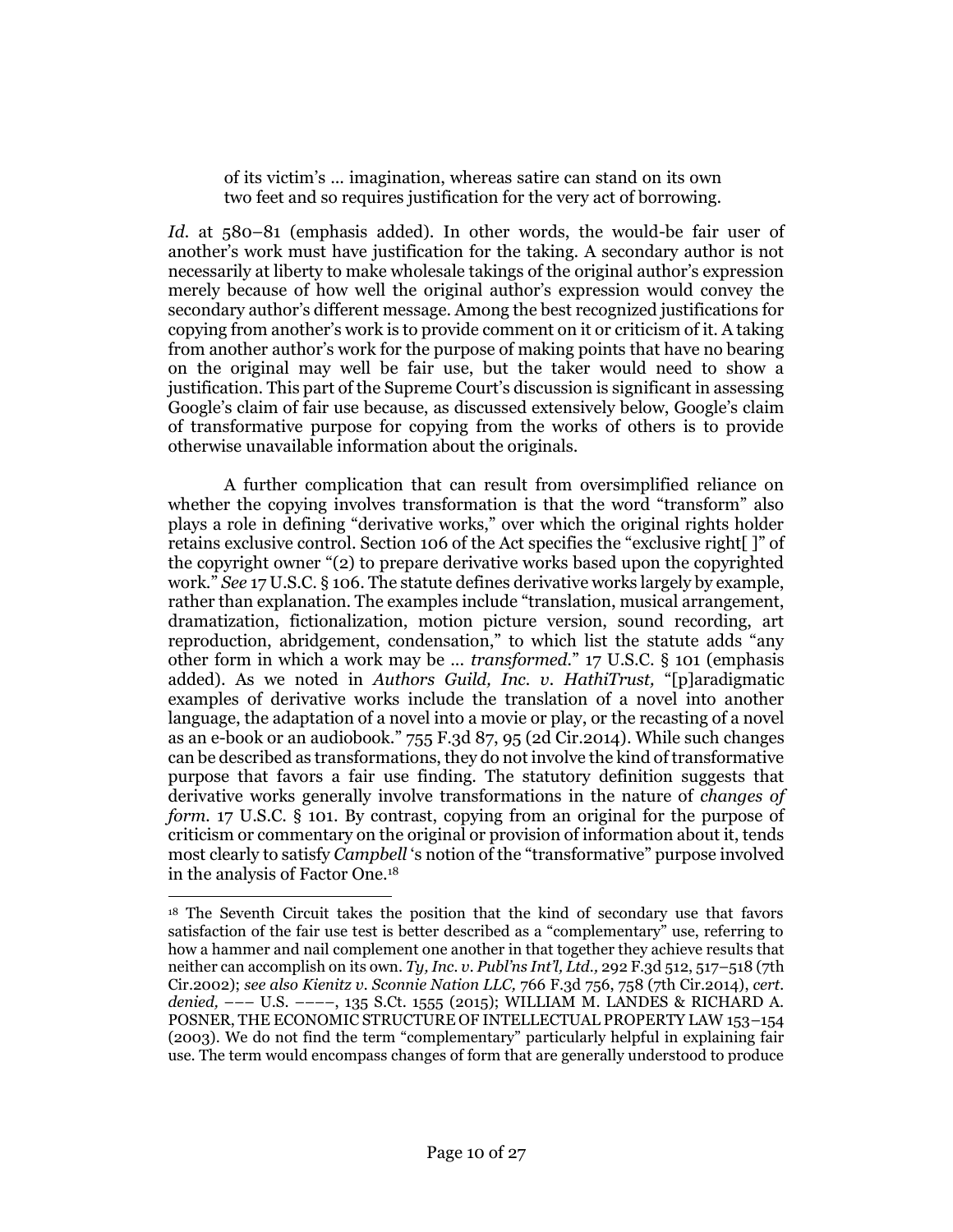With these considerations in mind, we first consider whether Google's search and snippet views functions satisfy the first fair use factor with respect to Plaintiffs' rights in their books. (The question whether these functions might infringe upon Plaintiffs' derivative rights is discussed in the next Part.)

*(2) Search Function.* We have no difficulty concluding that Google's making of a digital copy of Plaintiffs' books for the purpose of enabling a search for identification of books containing a term of interest to the searcher involves a highly transformative purpose, in the sense intended by *Campbell.* Our court's exemplary discussion in *HathiTrust* informs our ruling. That case involved a dispute that is closely related, although not identical, to this one. Authors brought claims of copyright infringement against HathiTrust, an entity formed by libraries participating in the Google Library Project to pool the digital copies of their books created for them by Google. The suit challenged various usages HathiTrust made of the digital copies. Among the challenged uses was HathiTrust's offer to its patrons of "full-text searches," which, very much like the search offered by Google Books to Internet users, permitted patrons of the libraries to locate in which of the digitized books specific words or phrases appeared. [755 F.3d at 98](http://www.westlaw.com/Link/Document/FullText?findType=Y&serNum=2033553689&pubNum=0000506&originatingDoc=I918674d4743311e5a807ad48145ed9f1&refType=RP&fi=co_pp_sp_506_98&originationContext=document&vr=3.0&rs=cblt1.0&transitionType=DocumentItem&contextData=(sc.Search)#co_pp_sp_506_98). (HathiTrust's search facility did not include the snippet view function, or any other display of text.) We concluded that both the making of the digital copies and the use of those copies to offer the search tool were fair uses. *Id.* [at 105.](http://www.westlaw.com/Link/Document/FullText?findType=Y&serNum=2033553689&pubNum=0000506&originatingDoc=I918674d4743311e5a807ad48145ed9f1&refType=RP&fi=co_pp_sp_506_105&originationContext=document&vr=3.0&rs=cblt1.0&transitionType=DocumentItem&contextData=(sc.Search)#co_pp_sp_506_105)

Notwithstanding that the libraries had downloaded and stored complete digital copies of entire books, we noted that such copying was essential to permit searchers to identify and locate the books in which words or phrases of interest to

 $\overline{a}$ derivative works, rather than fair uses, and, at the same time, would fail to encompass copying for purposes that are generally and properly viewed as creating fair uses. When a novel is converted into film, for example, the original novel and the film ideally complement one another in that each contributes to achieving results that neither can accomplish on its own. The invention of the original author combines with the cinematographic interpretive skills of the filmmaker to produce something that neither could have produced independently. Nonetheless, at least when the intention of the film is to make a "motion picture version" of the novel, [17 U.S.C. § 101,](http://www.westlaw.com/Link/Document/FullText?findType=L&pubNum=1000546&cite=17USCAS101&originatingDoc=I918674d4743311e5a807ad48145ed9f1&refType=LQ&originationContext=document&vr=3.0&rs=cblt1.0&transitionType=DocumentItem&contextData=(sc.Search)) without undertaking to parody it or to comment on it, the film is generally understood to be a derivative work, which under [§ 106,](http://www.westlaw.com/Link/Document/FullText?findType=L&pubNum=1000546&cite=17USCAS106&originatingDoc=I918674d4743311e5a807ad48145ed9f1&refType=LQ&originationContext=document&vr=3.0&rs=cblt1.0&transitionType=DocumentItem&contextData=(sc.Search)) falls within the exclusive rights of the copyright owner. Although they complement one another, the film is not a fair use. At the same time, when a secondary work quotes an original for the purpose of parodying it, or discrediting it by exposing its inaccuracies, illogic, or dishonesty, such an undertaking is not within the exclusive prerogatives of the rights holder; it produces a fair use. Yet, when the purpose of the second is essentially to destroy the first, the two are not comfortably described as complementaries that combine to produce together something that neither could have produced independently of the other. We recognize, as just noted above, that the word "transformative," if interpreted too broadly, can also seem to authorize copying that should fall within the scope of an author's derivative rights. Attempts to find a circumspect shorthand for a complex concept are best understood as suggestive of a general direction, rather than as definitive descriptions.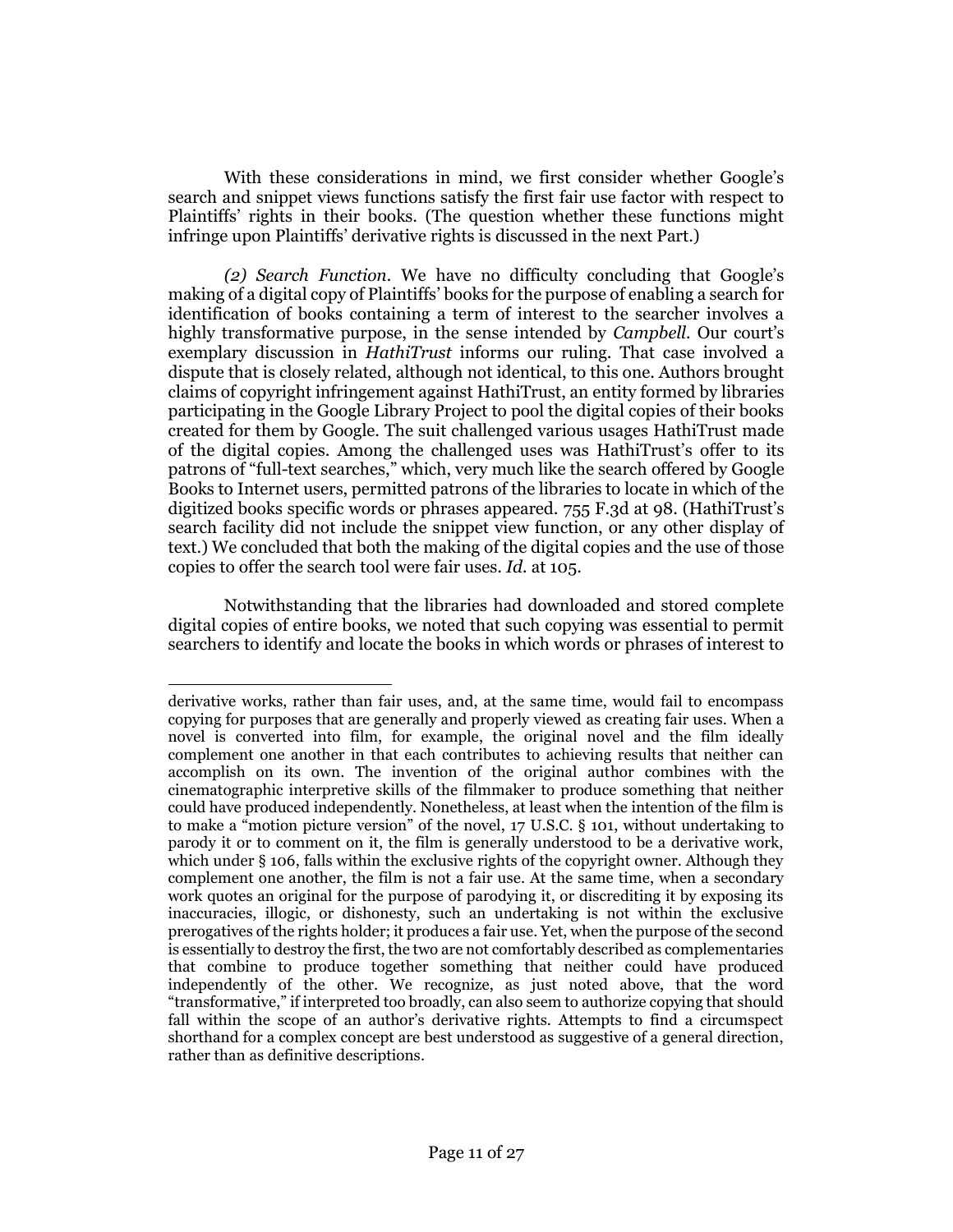them appeared. *Id.* [at 97](http://www.westlaw.com/Link/Document/FullText?findType=Y&serNum=2033553689&pubNum=0000506&originatingDoc=I918674d4743311e5a807ad48145ed9f1&refType=RP&fi=co_pp_sp_506_97&originationContext=document&vr=3.0&rs=cblt1.0&transitionType=DocumentItem&contextData=(sc.Search)#co_pp_sp_506_97). We concluded "that the creation of a full-text searchable database is a quintessentially transformative use ... [as] the result of a word search is different in purpose, character, expression, meaning, and message from the page (and the book) from which it is drawn." *Id.* We cited *[A.V. ex rel. Vanderhye v.](http://www.westlaw.com/Link/Document/FullText?findType=Y&serNum=2018615065&pubNum=0000506&originatingDoc=I918674d4743311e5a807ad48145ed9f1&refType=RP&fi=co_pp_sp_506_639&originationContext=document&vr=3.0&rs=cblt1.0&transitionType=DocumentItem&contextData=(sc.Search)#co_pp_sp_506_639)  iParadigms, LLC,* [562 F.3d 630, 639](http://www.westlaw.com/Link/Document/FullText?findType=Y&serNum=2018615065&pubNum=0000506&originatingDoc=I918674d4743311e5a807ad48145ed9f1&refType=RP&fi=co_pp_sp_506_639&originationContext=document&vr=3.0&rs=cblt1.0&transitionType=DocumentItem&contextData=(sc.Search)#co_pp_sp_506_639)–40 (4th Cir.2009), *[Perfect 10, Inc. v.](http://www.westlaw.com/Link/Document/FullText?findType=Y&serNum=2014245836&pubNum=0000506&originatingDoc=I918674d4743311e5a807ad48145ed9f1&refType=RP&fi=co_pp_sp_506_1165&originationContext=document&vr=3.0&rs=cblt1.0&transitionType=DocumentItem&contextData=(sc.Search)#co_pp_sp_506_1165)  Amazon.com, Inc.,* [508 F.3d 1146, 1165 \(9th Cir.2007\),](http://www.westlaw.com/Link/Document/FullText?findType=Y&serNum=2014245836&pubNum=0000506&originatingDoc=I918674d4743311e5a807ad48145ed9f1&refType=RP&fi=co_pp_sp_506_1165&originationContext=document&vr=3.0&rs=cblt1.0&transitionType=DocumentItem&contextData=(sc.Search)#co_pp_sp_506_1165) and *[Kelly v. Arriba Soft](http://www.westlaw.com/Link/Document/FullText?findType=Y&serNum=2003469492&pubNum=0000506&originatingDoc=I918674d4743311e5a807ad48145ed9f1&refType=RP&fi=co_pp_sp_506_819&originationContext=document&vr=3.0&rs=cblt1.0&transitionType=DocumentItem&contextData=(sc.Search)#co_pp_sp_506_819)  Corp.,* [336 F.3d 811, 819 \(9th Cir.2003\)](http://www.westlaw.com/Link/Document/FullText?findType=Y&serNum=2003469492&pubNum=0000506&originatingDoc=I918674d4743311e5a807ad48145ed9f1&refType=RP&fi=co_pp_sp_506_819&originationContext=document&vr=3.0&rs=cblt1.0&transitionType=DocumentItem&contextData=(sc.Search)#co_pp_sp_506_819) as examples of cases in which courts had similarly found the creation of complete digital copies of copyrighted works to be transformative fair uses when the copies "served a different function from the original." *HathiTrust,* [755 F.3d at 97.](http://www.westlaw.com/Link/Document/FullText?findType=Y&serNum=2033553689&pubNum=0000506&originatingDoc=I918674d4743311e5a807ad48145ed9f1&refType=RP&fi=co_pp_sp_506_97&originationContext=document&vr=3.0&rs=cblt1.0&transitionType=DocumentItem&contextData=(sc.Search)#co_pp_sp_506_97)

As with *HathiTrust* (and *iParadigms* ), the purpose of Google's copying of the original copyrighted books is to make available significant information *about those books,* permitting a searcher to identify those that contain a word or term of interest, as well as those that do not include reference to it. In addition, through the ngrams tool, Google allows readers to learn the frequency of usage of selected words in the aggregate corpus of published books in different historical periods. We have no doubt that the purpose of this copying is the sort of transformative purpose described in *Campbell* as strongly favoring satisfaction of the first factor.

We recognize that our case differs from *HathiTrust* in two potentially significant respects. First, HathiTrust did not "display to the user any text from the underlying copyrighted work," [755 F.3d at 91,](http://www.westlaw.com/Link/Document/FullText?findType=Y&serNum=2033553689&pubNum=0000506&originatingDoc=I918674d4743311e5a807ad48145ed9f1&refType=RP&fi=co_pp_sp_506_91&originationContext=document&vr=3.0&rs=cblt1.0&transitionType=DocumentItem&contextData=(sc.Search)#co_pp_sp_506_91) whereas Google Books provides the searcher with snippets containing the word that is the subject of the search. Second, HathiTrust was a nonprofit educational entity, while Google is a profitmotivated commercial corporation. We discuss those differences below.

*(3) Snippet View.* Plaintiffs correctly point out that this case is significantly different from *HathiTrust* in that the Google Books search function allows searchers to read snippets from the book searched, whereas HathiTrust did not allow searchers to view any part of the book. Snippet view adds important value to the basic transformative search function, which tells only whether and how often the searched term appears in the book. Merely knowing that a term of interest appears in a book does not necessarily tell the searcher whether she needs to obtain the book, because it does not reveal whether the term is discussed in a manner or context falling within the scope of the searcher's interest. For example, a searcher seeking books that explore Einstein's theories, who finds that a particular book includes 39 usages of "Einstein," will nonetheless conclude she can skip that book if the snippets reveal that the book speaks of "Einstein" because that is the name of the author's cat. In contrast, the snippet will tell the searcher that this is a book she needs to obtain if the snippet shows that the author is engaging with Einstein's theories.

Google's division of the page into tiny snippets is designed to show the searcher just enough context surrounding the searched term to help her evaluate whether the book falls within the scope of her interest (without revealing so much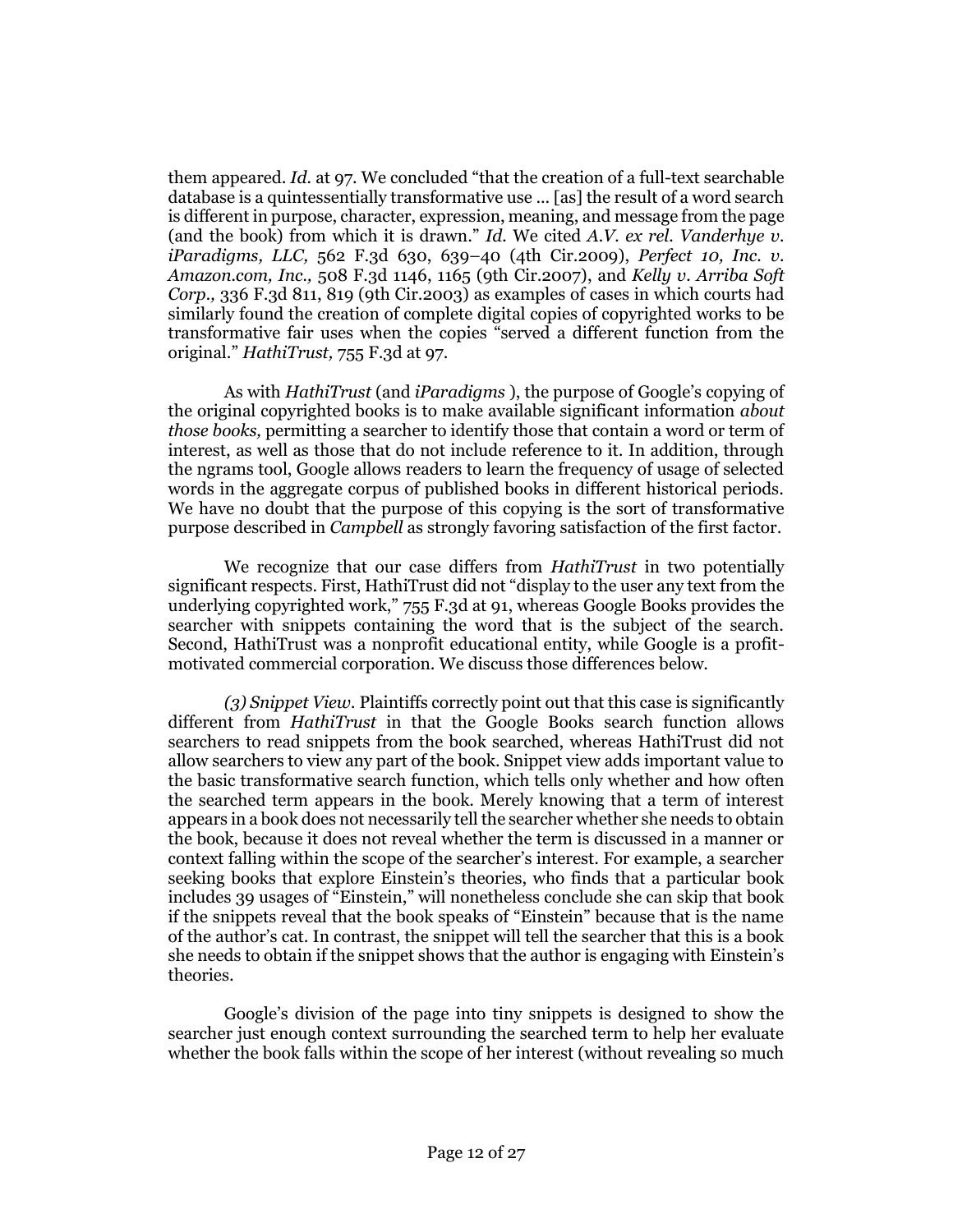as to threaten the author's copyright interests). Snippet view thus adds importantly to the highly transformative purpose of identifying books of interest to the searcher. With respect to the first factor test, it favors a finding of fair use (unless the value of its transformative purpose is overcome by its providing text in a manner that offers a competing substitute for Plaintiffs' books, which we discuss under factors three and four below).

*(4) Google's Commercial Motivation.* Plaintiffs also contend that Google's commercial motivation weighs in their favor under the first factor. Google's commercial motivation distinguishes this case from *HathiTrust,* as the defendant in that case was a non-profit entity founded by, and acting as the representative of, libraries. Although Google has no revenues flowing directly from its operation of the Google Books functions, Plaintiffs stress that Google is profit-motivated and seeks to use its dominance of book search to fortify its overall dominance of the Internet search market, and that thereby Google indirectly reaps profits from the Google Books functions.

For these arguments Plaintiffs rely primarily on two sources. First is Congress's specification in spelling out the first fair use factor in the text of [§ 107](http://www.westlaw.com/Link/Document/FullText?findType=L&pubNum=1000546&cite=17USCAS107&originatingDoc=I918674d4743311e5a807ad48145ed9f1&refType=LQ&originationContext=document&vr=3.0&rs=cblt1.0&transitionType=DocumentItem&contextData=(sc.Search)) that consideration of the "purpose and character of the [secondary] use" should "include[e] whether such use is of a commercial nature or is for nonprofit educational purposes." Second is the Supreme Court's assertion in dictum in *Sony Corporation of America v. Universal City Studios, Inc,* that "every commercial use of copyrighted material is presumptively ... unfair." [464 U.S. 417, 451 \(1984\).](http://www.westlaw.com/Link/Document/FullText?findType=Y&serNum=1984103021&pubNum=0000708&originatingDoc=I918674d4743311e5a807ad48145ed9f1&refType=RP&originationContext=document&vr=3.0&rs=cblt1.0&transitionType=DocumentItem&contextData=(sc.Search)) If that were the extent of precedential authority on the relevance of commercial motivation, Plaintiffs' arguments would muster impressive support. However, while the commercial motivation of the secondary use can undoubtedly weigh against a finding of fair use in some circumstances, the Supreme Court, our court, and others have eventually recognized that the *Sony* dictum was enormously overstated.<sup>19</sup>

The Sixth Circuit took the *Sony* dictum at its word in *Acuff–Rose Music, Inc. v. Campbell,* concluding that, because the defendant rap music group's spoof of the plaintiff's ballad was done for profit, it could not be fair use. [972 F.2d 1429,](http://www.westlaw.com/Link/Document/FullText?findType=Y&serNum=1992148132&pubNum=0000350&originatingDoc=I918674d4743311e5a807ad48145ed9f1&refType=RP&fi=co_pp_sp_350_1436&originationContext=document&vr=3.0&rs=cblt1.0&transitionType=DocumentItem&contextData=(sc.Search)#co_pp_sp_350_1436)  1436–[1437 \(6th Cir.1992\).](http://www.westlaw.com/Link/Document/FullText?findType=Y&serNum=1992148132&pubNum=0000350&originatingDoc=I918674d4743311e5a807ad48145ed9f1&refType=RP&fi=co_pp_sp_350_1436&originationContext=document&vr=3.0&rs=cblt1.0&transitionType=DocumentItem&contextData=(sc.Search)#co_pp_sp_350_1436) The Supreme Court reversed on this very point, observing that "Congress could not have intended" such a broad presumption against commercial fair uses, as "nearly all of the illustrative uses listed in the preamble paragraph o[f § 107](http://www.westlaw.com/Link/Document/FullText?findType=L&pubNum=1000546&cite=17USCAS107&originatingDoc=I918674d4743311e5a807ad48145ed9f1&refType=LQ&originationContext=document&vr=3.0&rs=cblt1.0&transitionType=DocumentItem&contextData=(sc.Search)) ... are generally conducted for profit in this country."

 $\overline{a}$ 

<sup>19</sup> *Campbell,* 510 U.S. at 583–[84, 114 S.Ct. 1164;](http://www.westlaw.com/Link/Document/FullText?findType=Y&serNum=1994058334&pubNum=0000708&originatingDoc=I918674d4743311e5a807ad48145ed9f1&refType=RP&originationContext=document&vr=3.0&rs=cblt1.0&transitionType=DocumentItem&contextData=(sc.Search)) *[Cariou v. Prince,](http://www.westlaw.com/Link/Document/FullText?findType=Y&serNum=2030422816&pubNum=0000506&originatingDoc=I918674d4743311e5a807ad48145ed9f1&refType=RP&fi=co_pp_sp_506_708&originationContext=document&vr=3.0&rs=cblt1.0&transitionType=DocumentItem&contextData=(sc.Search)#co_pp_sp_506_708)* 714 F.3d 694, 708 (2d [Cir.2013\)](http://www.westlaw.com/Link/Document/FullText?findType=Y&serNum=2030422816&pubNum=0000506&originatingDoc=I918674d4743311e5a807ad48145ed9f1&refType=RP&fi=co_pp_sp_506_708&originationContext=document&vr=3.0&rs=cblt1.0&transitionType=DocumentItem&contextData=(sc.Search)#co_pp_sp_506_708) *cert. denied,* ––– U.S. ––––[, 134 S.Ct. 618 \(2013\);](http://www.westlaw.com/Link/Document/FullText?findType=Y&serNum=2031360818&pubNum=0000708&originatingDoc=I918674d4743311e5a807ad48145ed9f1&refType=RP&originationContext=document&vr=3.0&rs=cblt1.0&transitionType=DocumentItem&contextData=(sc.Search)) *[Castle Rock Entm't, Inc. v.](http://www.westlaw.com/Link/Document/FullText?findType=Y&serNum=1998143885&pubNum=0000506&originatingDoc=I918674d4743311e5a807ad48145ed9f1&refType=RP&fi=co_pp_sp_506_141&originationContext=document&vr=3.0&rs=cblt1.0&transitionType=DocumentItem&contextData=(sc.Search)#co_pp_sp_506_141)  [Carol Pub. Grp., Inc.,](http://www.westlaw.com/Link/Document/FullText?findType=Y&serNum=1998143885&pubNum=0000506&originatingDoc=I918674d4743311e5a807ad48145ed9f1&refType=RP&fi=co_pp_sp_506_141&originationContext=document&vr=3.0&rs=cblt1.0&transitionType=DocumentItem&contextData=(sc.Search)#co_pp_sp_506_141)* 150 F.3d 132, 141–42 (2d Cir.1998); *[Perfect 10, Inc. v. Amazon.com,](http://www.westlaw.com/Link/Document/FullText?findType=Y&serNum=2014245836&pubNum=0000506&originatingDoc=I918674d4743311e5a807ad48145ed9f1&refType=RP&fi=co_pp_sp_506_1165&originationContext=document&vr=3.0&rs=cblt1.0&transitionType=DocumentItem&contextData=(sc.Search)#co_pp_sp_506_1165)  Inc.,* [508 F.3d 1146, 1165 \(9th Cir.2007\);](http://www.westlaw.com/Link/Document/FullText?findType=Y&serNum=2014245836&pubNum=0000506&originatingDoc=I918674d4743311e5a807ad48145ed9f1&refType=RP&fi=co_pp_sp_506_1165&originationContext=document&vr=3.0&rs=cblt1.0&transitionType=DocumentItem&contextData=(sc.Search)#co_pp_sp_506_1165) *[Kelly v. Arriba Soft Corp.,](http://www.westlaw.com/Link/Document/FullText?findType=Y&serNum=2003469492&pubNum=0000506&originatingDoc=I918674d4743311e5a807ad48145ed9f1&refType=RP&fi=co_pp_sp_506_819&originationContext=document&vr=3.0&rs=cblt1.0&transitionType=DocumentItem&contextData=(sc.Search)#co_pp_sp_506_819)* 336 F.3d 811, 819 (9th [Cir.2003\);](http://www.westlaw.com/Link/Document/FullText?findType=Y&serNum=2003469492&pubNum=0000506&originatingDoc=I918674d4743311e5a807ad48145ed9f1&refType=RP&fi=co_pp_sp_506_819&originationContext=document&vr=3.0&rs=cblt1.0&transitionType=DocumentItem&contextData=(sc.Search)#co_pp_sp_506_819) *see also Monge v. Maya Magazines, Inc.,* [688 F.3d 1164, 1172 \(9th Cir.2012\)](http://www.westlaw.com/Link/Document/FullText?findType=Y&serNum=2028399349&pubNum=0000506&originatingDoc=I918674d4743311e5a807ad48145ed9f1&refType=RP&fi=co_pp_sp_506_1172&originationContext=document&vr=3.0&rs=cblt1.0&transitionType=DocumentItem&contextData=(sc.Search)#co_pp_sp_506_1172) (noting that *Campbell* "debunked the notion that *Sony* called for a 'hard evidentiary presumption' that commercial use is presumptively unfair.").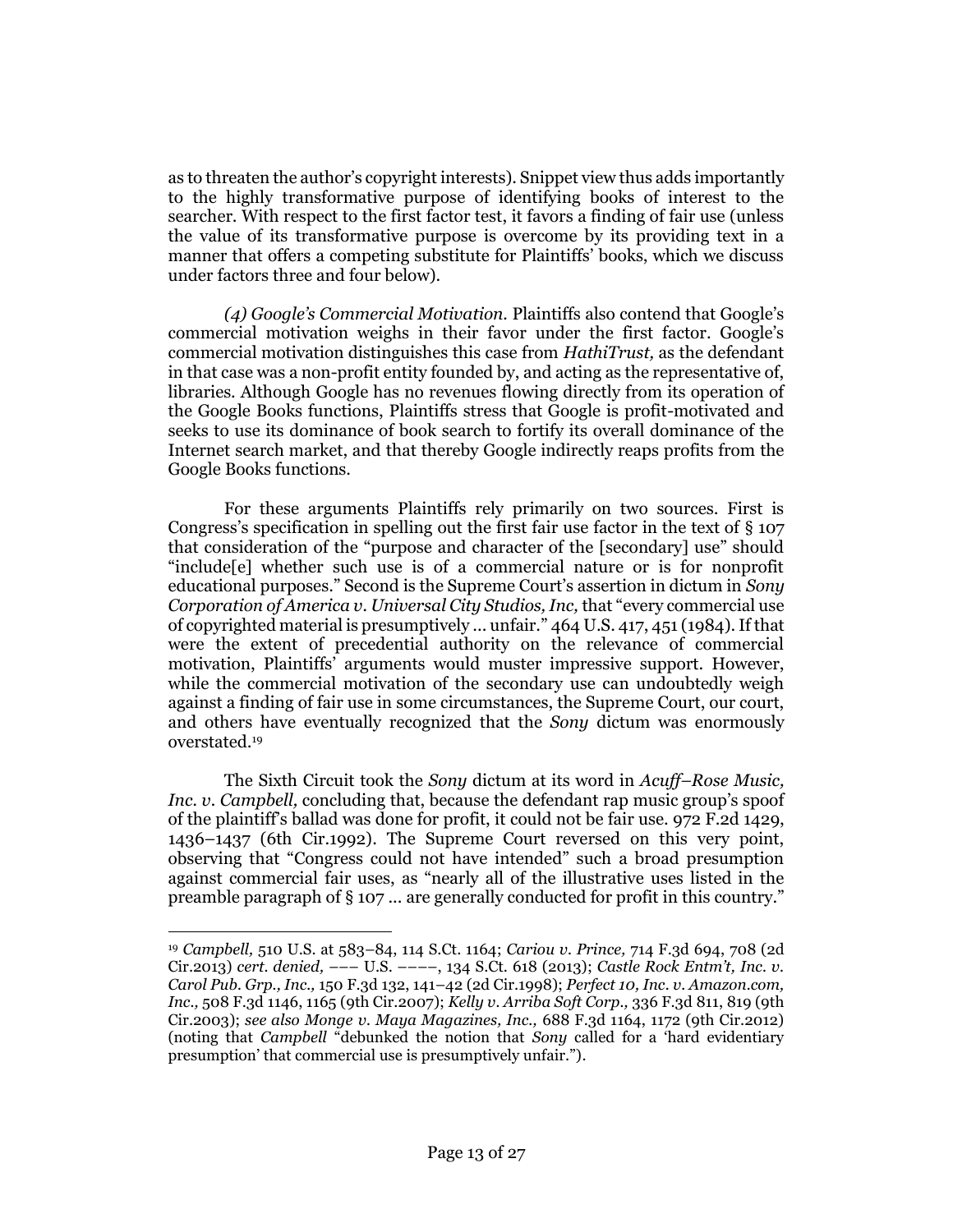*Campbell,* [510 U.S. at 584](http://www.westlaw.com/Link/Document/FullText?findType=Y&serNum=1994058334&pubNum=0000708&originatingDoc=I918674d4743311e5a807ad48145ed9f1&refType=RP&originationContext=document&vr=3.0&rs=cblt1.0&transitionType=DocumentItem&contextData=(sc.Search)) (internal quotation marks and citations omitted). The Court emphasized Congress's statement in the House Report to the effect that the commercial or nonprofit character of a work is "not conclusive" but merely "a fact to be 'weighed along with other[s] in fair use decisions.' " *Id.* [at 585](http://www.westlaw.com/Link/Document/FullText?findType=Y&serNum=1994058334&pubNum=0000708&originatingDoc=I918674d4743311e5a807ad48145ed9f1&refType=RP&originationContext=document&vr=3.0&rs=cblt1.0&transitionType=DocumentItem&contextData=(sc.Search)) (quoting [H.R.Rep. No. 94](http://www.westlaw.com/Link/Document/FullText?findType=Y&serNum=0100747631&pubNum=0100014&originatingDoc=I918674d4743311e5a807ad48145ed9f1&refType=TV&originationContext=document&vr=3.0&rs=cblt1.0&transitionType=DocumentItem&contextData=(sc.Search))–1476, at 66 (1976)). In explaining the first fair use factor, the Court clarified that "the more transformative the [secondary] work, the less will be the significance of other factors, like commercialism, that may weigh against a finding of fair use." *Id.* [at 579.](http://www.westlaw.com/Link/Document/FullText?findType=Y&serNum=1994058334&pubNum=0000708&originatingDoc=I918674d4743311e5a807ad48145ed9f1&refType=RP&originationContext=document&vr=3.0&rs=cblt1.0&transitionType=DocumentItem&contextData=(sc.Search))

Our court has since repeatedly rejected the contention that commercial motivation should outweigh a convincing transformative purpose and absence of significant substitutive competition with the original. *See [Cariou v. Prince,](http://www.westlaw.com/Link/Document/FullText?findType=Y&serNum=2030422816&pubNum=0000506&originatingDoc=I918674d4743311e5a807ad48145ed9f1&refType=RP&fi=co_pp_sp_506_708&originationContext=document&vr=3.0&rs=cblt1.0&transitionType=DocumentItem&contextData=(sc.Search)#co_pp_sp_506_708)* 714 [F.3d 694, 708 \(2d Cir.2013\),](http://www.westlaw.com/Link/Document/FullText?findType=Y&serNum=2030422816&pubNum=0000506&originatingDoc=I918674d4743311e5a807ad48145ed9f1&refType=RP&fi=co_pp_sp_506_708&originationContext=document&vr=3.0&rs=cblt1.0&transitionType=DocumentItem&contextData=(sc.Search)#co_pp_sp_506_708) *cert. denied,* ––– U.S. ––––[, 134 S.Ct. 618 \(2013\)](http://www.westlaw.com/Link/Document/FullText?findType=Y&serNum=2031360818&pubNum=0000708&originatingDoc=I918674d4743311e5a807ad48145ed9f1&refType=RP&originationContext=document&vr=3.0&rs=cblt1.0&transitionType=DocumentItem&contextData=(sc.Search)) ("The commercial/nonprofit dichotomy concerns the unfairness that arises when a secondary user makes unauthorized use of copyrighted material to capture significant revenues as a direct consequence of copying the original work. This factor must be applied with caution because, as the Supreme Court has recognized, Congress could not have intended a rule that commercial uses are presumptively unfair. Instead, the more transformative the new work, the less will be the significance of other factors, like commercialism, that may weigh against a finding of fair use.") (internal quotation marks, citations, and alterations omitted); *[Castle](http://www.westlaw.com/Link/Document/FullText?findType=Y&serNum=1998143885&pubNum=0000506&originatingDoc=I918674d4743311e5a807ad48145ed9f1&refType=RP&fi=co_pp_sp_506_141&originationContext=document&vr=3.0&rs=cblt1.0&transitionType=DocumentItem&contextData=(sc.Search)#co_pp_sp_506_141)  [Rock Entm't, Inc. v. Carol Pub. Grp., Inc.,](http://www.westlaw.com/Link/Document/FullText?findType=Y&serNum=1998143885&pubNum=0000506&originatingDoc=I918674d4743311e5a807ad48145ed9f1&refType=RP&fi=co_pp_sp_506_141&originationContext=document&vr=3.0&rs=cblt1.0&transitionType=DocumentItem&contextData=(sc.Search)#co_pp_sp_506_141)* 150 F.3d 132, 141–42 (2d Cir.1998) ( "We ... do not give much weight to the fact that the secondary use was for commercial gain. The more critical inquiry under the first factor and in fair use analysis generally is whether the allegedly infringing work merely supersedes the original work or instead adds something new, with a further purpose or different character, altering the first with new meaning or message, in other words whether and to what extent the new work is transformative.") (internal quotation marks, citations, and alterations omitted).

While we recognize that in some circumstances, a commercial motivation on the part of the secondary user will weigh against her, especially, as the Supreme Court suggested, when a persuasive transformative purpose is lacking, *[Campbell,](http://www.westlaw.com/Link/Document/FullText?findType=Y&serNum=1994058334&pubNum=0000708&originatingDoc=I918674d4743311e5a807ad48145ed9f1&refType=RP&originationContext=document&vr=3.0&rs=cblt1.0&transitionType=DocumentItem&contextData=(sc.Search))* [510 U.S. at 579](http://www.westlaw.com/Link/Document/FullText?findType=Y&serNum=1994058334&pubNum=0000708&originatingDoc=I918674d4743311e5a807ad48145ed9f1&refType=RP&originationContext=document&vr=3.0&rs=cblt1.0&transitionType=DocumentItem&contextData=(sc.Search)), we see no reason in this case why Google's overall profit motivation should prevail as a reason for denying fair use over its highly convincing transformative purpose, together with the absence of significant substitutive competition, as reasons for granting fair use. Many of the most universally accepted forms of fair use, such as news reporting and commentary, quotation in historical or analytic books, reviews of books, and performances, as well as parody, are all normally done commercially for profit.<sup>20</sup>

 $\overline{\phantom{a}}$ <sup>20</sup> Just as there is no reason for presuming that a commercial use is not a fair use, which would defeat the most widely accepted and logically justified areas of fair use, there is likewise no reason to presume categorically that a nonprofit educational purpose should qualify as a fair use. Authors who write for educational purposes, and publishers who invest substantial funds to publish educational materials, would lose the ability to earn revenues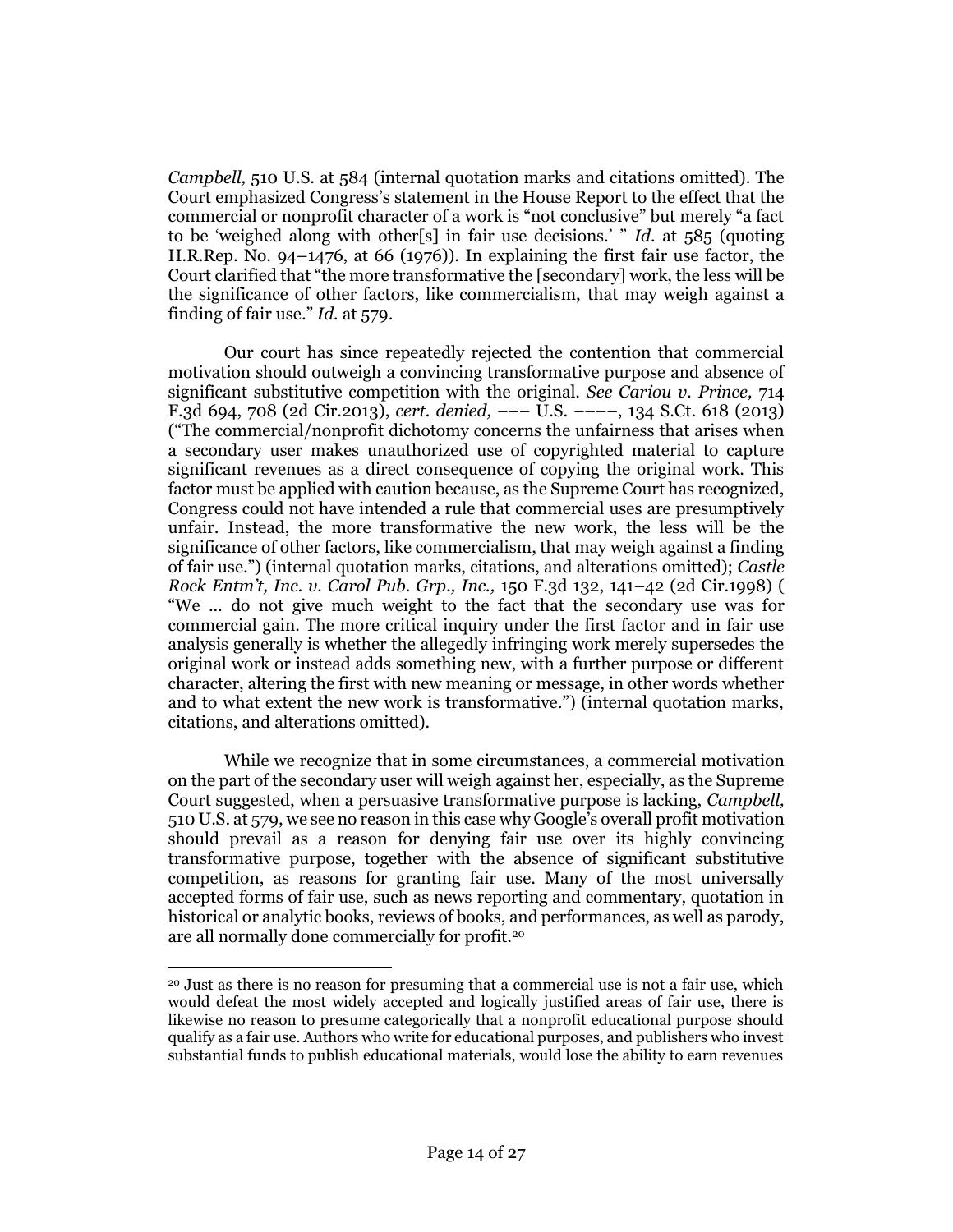# *B. Factor Two*

 $\overline{\phantom{a}}$ 

The second fair use factor directs consideration of the "nature of the copyrighted work." While the "transformative purpose" inquiry discussed above is conventionally treated as a part of first factor analysis, it inevitably involves the second factor as well. One cannot assess whether the copying work has an objective that differs from the original without considering both works, and their respective objectives.

The second factor has rarely played a significant role in the determination of a fair use dispute. *See* WILLIAM F. PATRY, PATRY ON FAIR USE § 4.1 (2015). The Supreme Court in *Harper & Row* made a passing observation in dictum that, "[t]he law generally recognizes a greater need to disseminate factual works than works of fiction or fantasy." [471 U.S. 539, 563 \(1985\).](http://www.westlaw.com/Link/Document/FullText?findType=Y&serNum=1985125844&pubNum=0000708&originatingDoc=I918674d4743311e5a807ad48145ed9f1&refType=RP&originationContext=document&vr=3.0&rs=cblt1.0&transitionType=DocumentItem&contextData=(sc.Search)) Courts have sometimes speculated that this might mean that a finding of fair use is more favored when the copying is of factual works than when copying is from works of fiction. However, while the copyright does not protect facts or ideas set forth in a work, it does protect that author's manner of expressing those facts and ideas. At least unless a persuasive fair use justification is involved, authors of factual works, like authors of fiction, should be entitled to copyright protection of their protected expression. The mere fact that the original is a factual work therefore should not imply that others may freely copy it. Those who report the news undoubtedly create factual works. It cannot seriously be argued that, for that reason, others may freely copy and re-disseminate news reports.<sup>21</sup>

In considering the second factor in *HathiTrust,* we concluded that it was "not dispositive," [755 F.3d at 98,](http://www.westlaw.com/Link/Document/FullText?findType=Y&serNum=2033553689&pubNum=0000506&originatingDoc=I918674d4743311e5a807ad48145ed9f1&refType=RP&fi=co_pp_sp_506_98&originationContext=document&vr=3.0&rs=cblt1.0&transitionType=DocumentItem&contextData=(sc.Search)#co_pp_sp_506_98) commenting that courts have hardly ever found that the second factor in isolation played a large role in explaining a fair use decision. The same is true here. While each of the three Plaintiffs' books in this case is factual, we do not consider that as a boost to Google's claim of fair use. If one (or all) of the plaintiff works were fiction, we do not think that would change in any way our appraisal. Nothing in this case influences us one way or the other

if users were permitted to copy the materials freely merely because such copying was in the service of a nonprofit educational mission. The publication of educational materials would be substantially curtailed if such publications could be freely copied for nonprofit educational purposes.

<sup>21</sup> We think it unlikely that the Supreme Court meant in its concise dictum that secondary authors are at liberty to copy extensively from the protected expression of the original author merely because the material is factual. What the *Harper & Row* dictum may well have meant is that, because in the case of factual writings, there is often occasion to test the accuracy of, to rely on, or to repeat their factual propositions, and such testing and reliance may reasonably require quotation (lest a change of expression unwittingly alter the facts), factual works often present well justified fair uses, even if the mere fact that the work is factual does not necessarily justify copying of its protected expression.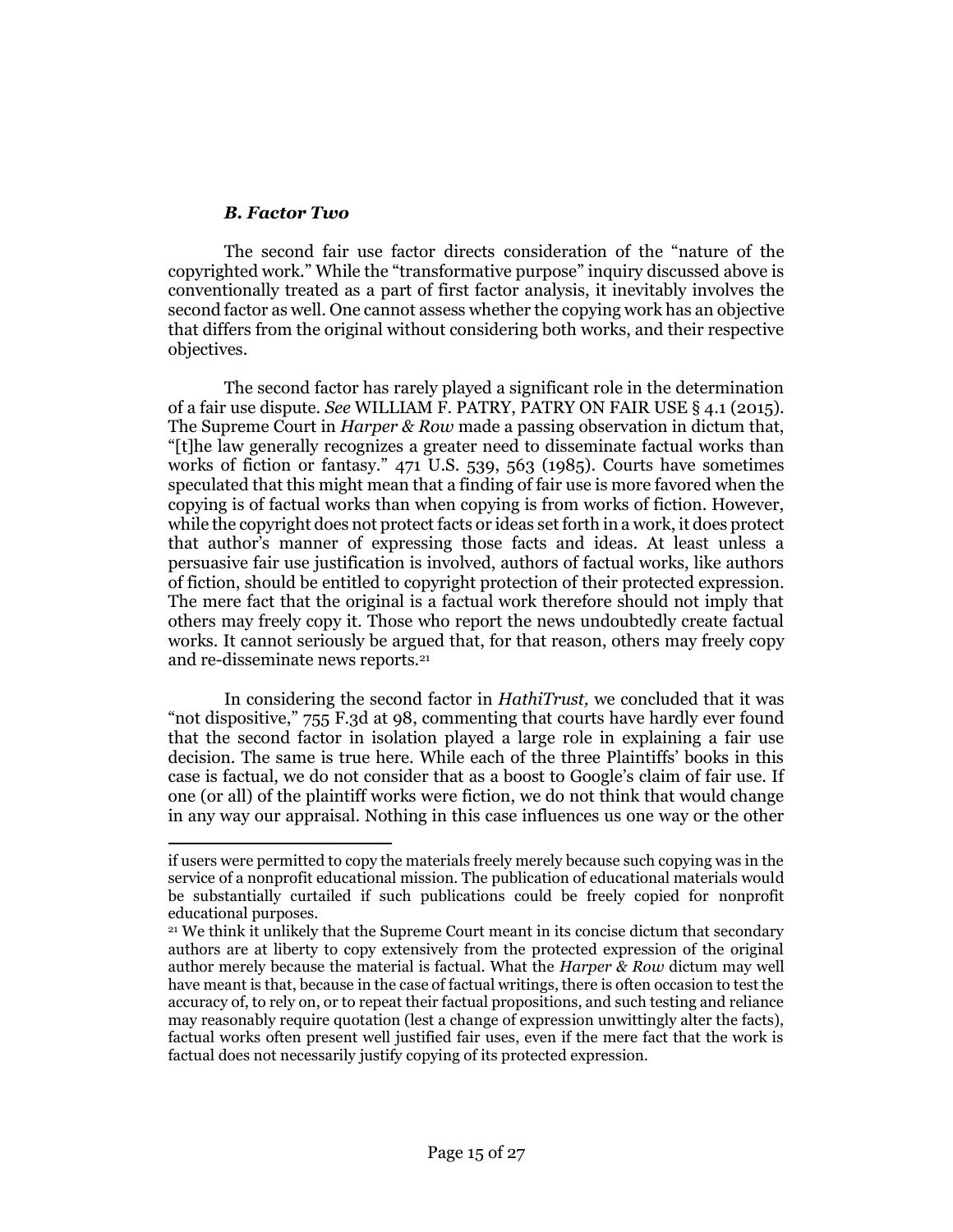with respect to the second factor considered in isolation. To the extent that the "nature" of the original copyrighted work necessarily combines with the "purpose and character" of the secondary work to permit assessment of whether the secondary work uses the original in a "transformative" manner, as the term is used in *Campbell,* the second factor favors fair use not because Plaintiffs' works are factual, but because the secondary use transformatively provides valuable information about the original, rather than replicating protected expression in a manner that provides a meaningful substitute for the original.

#### *C. Factor Three*

 $\overline{\phantom{a}}$ 

The third statutory factor instructs us to consider "the amount and substantiality of the portion used in relation to the copyrighted work as a whole." The clear implication of the third factor is that a finding of fair use is more likely when small amounts, or less important passages, are copied than when the copying is extensive, or encompasses the most important parts of the original.<sup>22</sup> The obvious reason for this lies in the relationship between the third and the fourth factors. The larger the amount, or the more important the part, of the original that is copied, the greater the likelihood that the secondary work might serve as an effectively competing substitute for the original, and might therefore diminish the original rights holder's sales and profits.

*(1) Search Function.* The Google Books program has made a digital copy of the entirety of each of Plaintiffs' books. Notwithstanding the reasonable implication of Factor Three that fair use is more likely to be favored by the copying of smaller, rather than larger, portions of the original, courts have rejected any categorical rule that a copying of the entirety cannot be a fair use. Complete unchanged copying has repeatedly been found justified as fair use when the copying was reasonably appropriate to achieve the copier's transformative purpose and was done in such a manner that it did not offer a competing substitute for the original. The Supreme Court said in *Campbell* that "the extent of permissible copying varies with the purpose and character of the use" and characterized the relevant questions as whether "the amount and substantiality of the portion used ... are reasonable in relation to the purpose of the copying," *Campbell,* [510 U.S. at](http://www.westlaw.com/Link/Document/FullText?findType=Y&serNum=1994058334&pubNum=0000708&originatingDoc=I918674d4743311e5a807ad48145ed9f1&refType=RP&originationContext=document&vr=3.0&rs=cblt1.0&transitionType=DocumentItem&contextData=(sc.Search))  586–[587,](http://www.westlaw.com/Link/Document/FullText?findType=Y&serNum=1994058334&pubNum=0000708&originatingDoc=I918674d4743311e5a807ad48145ed9f1&refType=RP&originationContext=document&vr=3.0&rs=cblt1.0&transitionType=DocumentItem&contextData=(sc.Search)) noting that the answer to that question will be affected by "the degree to which the [copying work] may serve as a market substitute for the original or potentially licensed derivatives," *id.* [at 587](http://www.westlaw.com/Link/Document/FullText?findType=Y&serNum=1994058334&pubNum=0000708&originatingDoc=I918674d4743311e5a807ad48145ed9f1&refType=RP&originationContext=document&vr=3.0&rs=cblt1.0&transitionType=DocumentItem&contextData=(sc.Search))–588 (finding that, in the case of a parodic song, "how much ... is reasonable will depend, say, on the extent to which the song's overriding purpose and character is to parody the original or, in contrast, the likelihood that the parody may serve as a market substitute for the original").

In *HathiTrust,* our court concluded in its discussion of the third factor that

<sup>22</sup> *See [Harper & Row,](http://www.westlaw.com/Link/Document/FullText?findType=Y&serNum=1985125844&pubNum=0000708&originatingDoc=I918674d4743311e5a807ad48145ed9f1&refType=RP&originationContext=document&vr=3.0&rs=cblt1.0&transitionType=DocumentItem&contextData=(sc.Search))* 471 U.S. at 564–565 (rejecting fair use defense for copying of only about 300 words, where the portion copied was deemed "the heart of the book").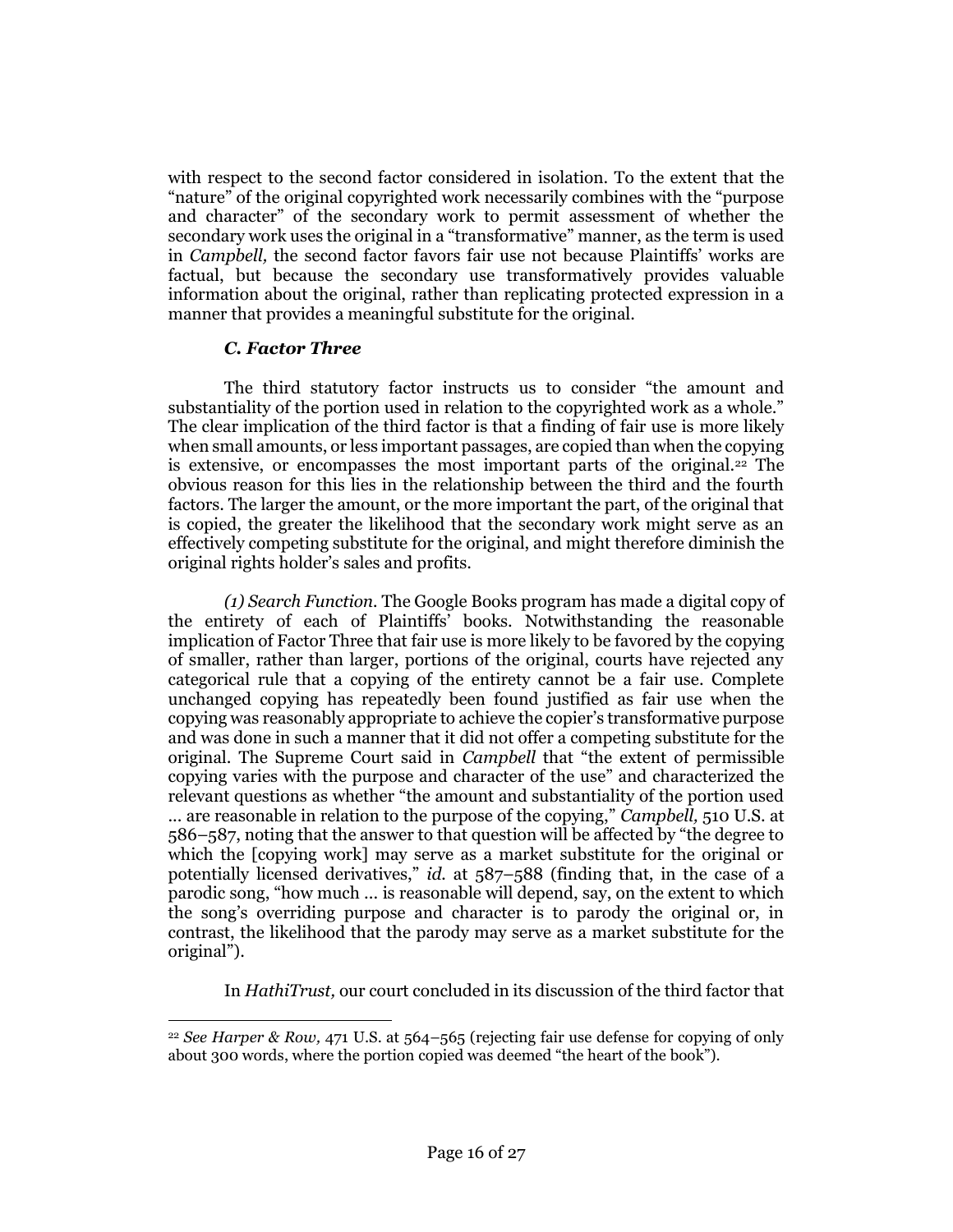"[b]ecause it was reasonably necessary for the [HathiTrust Digital Library] to make use of the entirety of the works in order to enable the full-text search function, we do not believe the copying was excessive." [755 F.3d at 98.](http://www.westlaw.com/Link/Document/FullText?findType=Y&serNum=2033553689&pubNum=0000506&originatingDoc=I918674d4743311e5a807ad48145ed9f1&refType=RP&fi=co_pp_sp_506_98&originationContext=document&vr=3.0&rs=cblt1.0&transitionType=DocumentItem&contextData=(sc.Search)#co_pp_sp_506_98) As with *HathiTrust,* not only is the copying of the totality of the original reasonably appropriate to Google's transformative purpose, it is literally necessary to achieve that purpose. If Google copied less than the totality of the originals, its search function could not advise searchers reliably whether their searched term appears in a book (or how many times).

While Google *makes* an unauthorized digital copy of the entire book, it does not reveal that digital copy to the public. The copy is made to enable the search functions to reveal limited, important information about the books. With respect to the search function, Google satisfies the third factor test, as illuminated by the Supreme Court in *Campbell.*

*(2) Snippet View.* Google's provision of snippet view makes our third factor inquiry different from that inquiry in *HathiTrust.* What matters in such cases is not so much "the amount and substantiality of the portion used" *in making a copy,* but rather the amount and substantiality of *what is thereby made accessible* to a public for which it may serve as a competing substitute. In *HathiTrust,* notwithstanding the defendant's full-text copying, the search function revealed virtually nothing of the text of the originals to the public. Here, through the snippet view, more is revealed to searchers than in *HathiTrust.*

Without doubt, enabling searchers to see portions of the copied texts could have determinative effect on the fair use analysis. The larger the quantity of the copyrighted text the searcher can see and the more control the searcher can exercise over what part of the text she sees, the greater the likelihood that those revelations could serve her as an effective, free substitute for the purchase of the plaintiff's book. We nonetheless conclude that, at least as presently structured by Google, the snippet view does not reveal matter that offers the marketplace a significantly competing substitute for the copyrighted work.

Google has constructed the snippet feature in a manner that substantially protects against its serving as an effectively competing substitute for Plaintiffs' books. In the Background section of this opinion, we describe a variety of limitations Google imposes on the snippet function. These include the small size of the snippets (normally one eighth of a page), the blacklisting of one snippet per page and of one page in every ten, the fact that no more than three snippets are shown—and no more than one per page—for each term searched, and the fact that the same snippets are shown for a searched term no matter how many times, or from how many different computers, the term is searched. In addition, Google does not provide snippet view for types of books, such as dictionaries and cookbooks, for which viewing a small segment is likely to satisfy the searcher's need. The result of these restrictions is, so far as the record demonstrates, that a searcher cannot succeed, even after long extended effort to multiply what can be revealed, in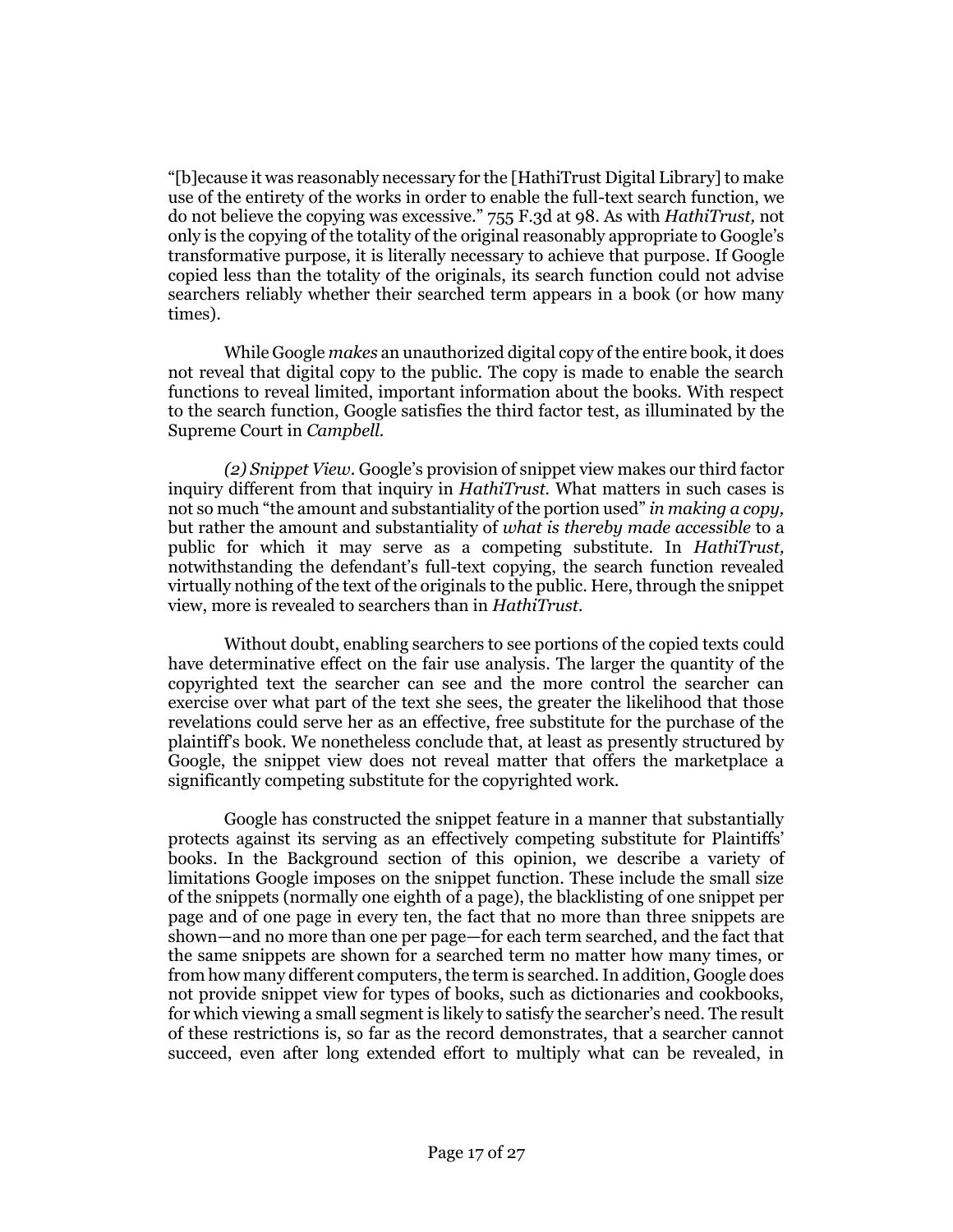revealing through a snippet search what could usefully serve as a competing substitute for the original.

The blacklisting, which permanently blocks about 22% of a book's text from snippet view, is by no means the most important of the obstacles Google has designed. While it is true that the blacklisting of 22% leaves 78% of a book *theoretically* accessible to a searcher, it does not follow that any large part of that 78% is in fact accessible. The other restrictions built into the program work together to ensure that, even after protracted effort over a substantial period of time, only small and randomly scattered portions of a book will be accessible. In an effort to show what large portions of text searchers can read through persistently augmented snippet searches, Plaintiffs' counsel employed researchers over a period of weeks to do multiple word searches on Plaintiffs' books. In no case were they able to access as much as 16% of the text, and the snippets collected were usually not sequential but scattered randomly throughout the book. Because Google's snippets are arbitrarily and uniformly divided by lines of text, and not by complete sentences, paragraphs, or any measure dictated by content, a searcher would have great difficulty constructing a search so as to provide any extensive information about the book's use of that term. As snippet view never reveals more than one snippet per page in response to repeated searches for the same term, it is at least difficult, and often impossible, for a searcher to gain access to more than a single snippet's worth of an extended, continuous discussion of the term.

The fact that Plaintiffs' searchers managed to reveal nearly 16% of the text of Plaintiffs' books overstates the degree to which snippet view can provide a meaningful substitute. At least as important as the percentage of words of a book that are revealed is the manner and order in which they are revealed. Even if the search function revealed 100% of the words of the copyrighted book, this would be of little substitutive value if the words were revealed in alphabetical order, or any order other than the order they follow in the original book. It cannot be said that a revelation is "substantial" in the sense intended by the statute's third factor if the revelation is in a form that communicates little of the sense of the original. The fragmentary and scattered nature of the snippets revealed, even after a determined, assiduous, time-consuming search, results in a revelation that is not "substantial," even if it includes an aggregate 16% of the text of the book. If snippet view could be used to reveal a coherent block amounting to 16% of a book, that would raise a very different question beyond the scope of our inquiry.

# *D. Factor Four*

The fourth fair use factor, "the effect of the [copying] use upon the potential market for or value of the copyrighted work," focuses on whether the copy brings to the marketplace a competing substitute for the original, or its derivative, so as to deprive the rights holder of significant revenues because of the likelihood that potential purchasers may opt to acquire the copy in preference to the original.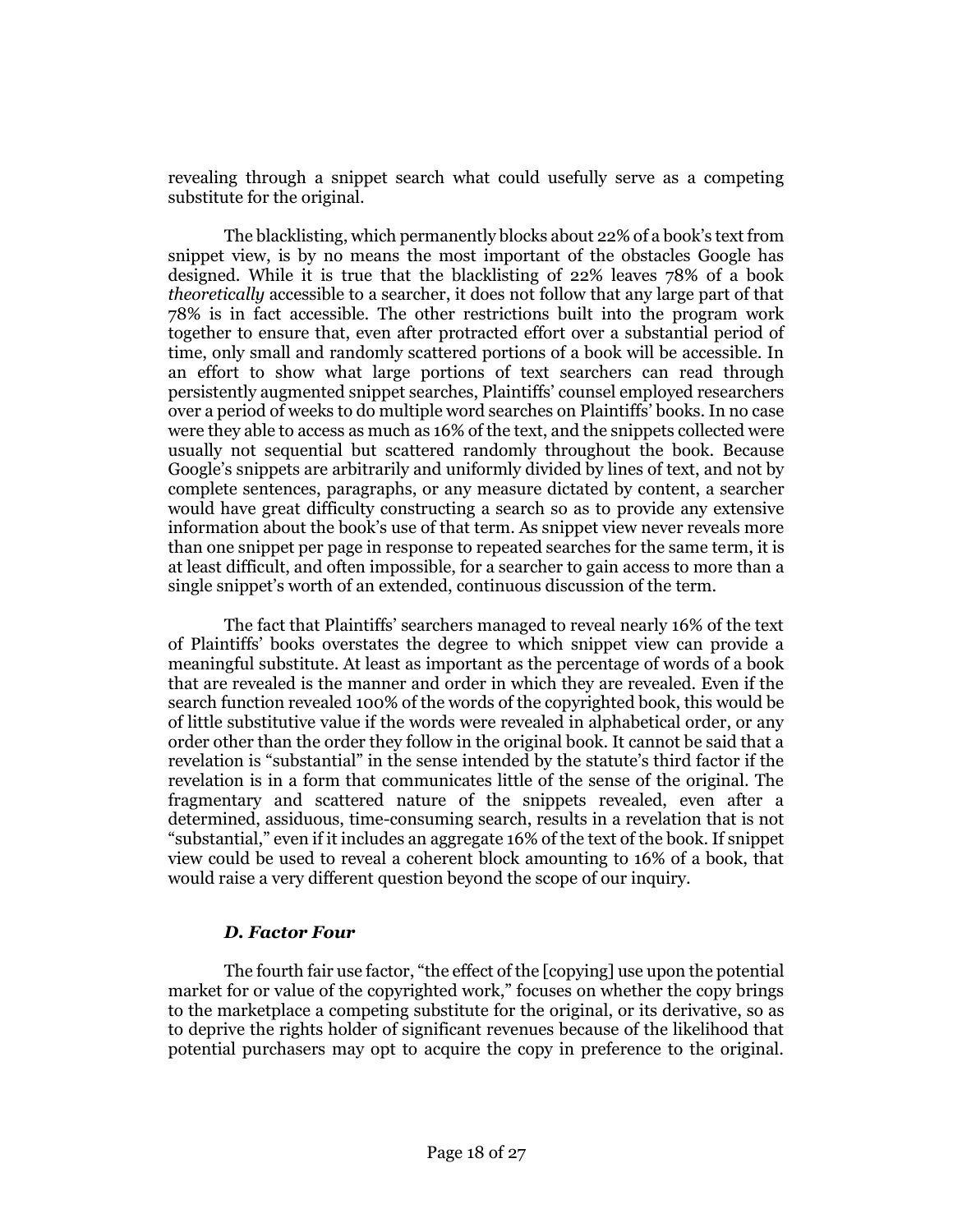Because copyright is a commercial doctrine whose objective is to stimulate creativity among potential authors by enabling them to earn money from their creations, the fourth factor is of great importance in making a fair use assessment. *See [Harper & Row,](http://www.westlaw.com/Link/Document/FullText?findType=Y&serNum=1985125844&pubNum=0000708&originatingDoc=I918674d4743311e5a807ad48145ed9f1&refType=RP&originationContext=document&vr=3.0&rs=cblt1.0&transitionType=DocumentItem&contextData=(sc.Search))* 471 U.S. at 566 (describing the fourth factor as "undoubtedly the single most important element of fair use").

*Campbell* stressed the close linkage between the first and fourth factors, in that the more the copying is done to achieve a purpose that differs from the purpose of the original, the less likely it is that the copy will serve as a satisfactory substitute for the original. [510 U.S. at 591.](http://www.westlaw.com/Link/Document/FullText?findType=Y&serNum=1994058334&pubNum=0000708&originatingDoc=I918674d4743311e5a807ad48145ed9f1&refType=RP&originationContext=document&vr=3.0&rs=cblt1.0&transitionType=DocumentItem&contextData=(sc.Search)) Consistent with that observation, the *HathiTrust* court found that the fourth factor favored the defendant and supported a finding of fair use because the ability to search the text of the book to determine whether it includes selected words "does not serve as a substitute for the books that are being searched." [755 F.3d at 100.](http://www.westlaw.com/Link/Document/FullText?findType=Y&serNum=2033553689&pubNum=0000506&originatingDoc=I918674d4743311e5a807ad48145ed9f1&refType=RP&fi=co_pp_sp_506_100&originationContext=document&vr=3.0&rs=cblt1.0&transitionType=DocumentItem&contextData=(sc.Search)#co_pp_sp_506_100)

However, *Campbell* 's observation as to the likelihood of a secondary use serving as an effective substitute goes only so far. Even if the *purpose* of the copying is for a valuably transformative purpose, such copying might nonetheless harm the value of the copyrighted original if done in a manner that results in widespread revelation of sufficiently significant portions of the original as to make available a significantly competing substitute. The question for us is whether snippet view, notwithstanding its transformative purpose, does that. We conclude that, at least as snippet view is presently constructed, it does not.

Especially in view of the fact that the normal purchase price of a book is relatively low in relation to the cost of manpower needed to secure an arbitrary assortment of randomly scattered snippets, we conclude that the snippet function does not give searchers access to effectively competing substitutes. Snippet view, at best and after a large commitment of manpower, produces discontinuous, tiny fragments, amounting in the aggregate to no more than 16% of a book. This does not threaten the rights holders with any significant harm to the value of their copyrights or diminish their harvest of copyright revenue.

We recognize that the snippet function can cause *some* loss of sales. There are surely instances in which a searcher's need for access to a text will be satisfied by the snippet view, resulting in either the loss of a sale to that searcher, or reduction of demand on libraries for that title, which might have resulted in libraries purchasing additional copies. But the possibility, or even the probability or certainty, of some loss of sales does not suffice to make the copy an effectively competing substitute that would tilt the weighty fourth factor in favor of the rights holder in the original. There must be a meaningful or significant effect "upon the potential market for or value of the copyrighted work." [17 U.S.C. § 107\(4\).](http://www.westlaw.com/Link/Document/FullText?findType=L&pubNum=1000546&cite=17USCAS107&originatingDoc=I918674d4743311e5a807ad48145ed9f1&refType=RB&originationContext=document&vr=3.0&rs=cblt1.0&transitionType=DocumentItem&contextData=(sc.Search)#co_pp_0bd500007a412)

Furthermore, the type of loss of sale envisioned above will generally occur in relation to interests that are not protected by the copyright. A snippet's capacity to satisfy a searcher's need for access to a copyrighted book will at times be because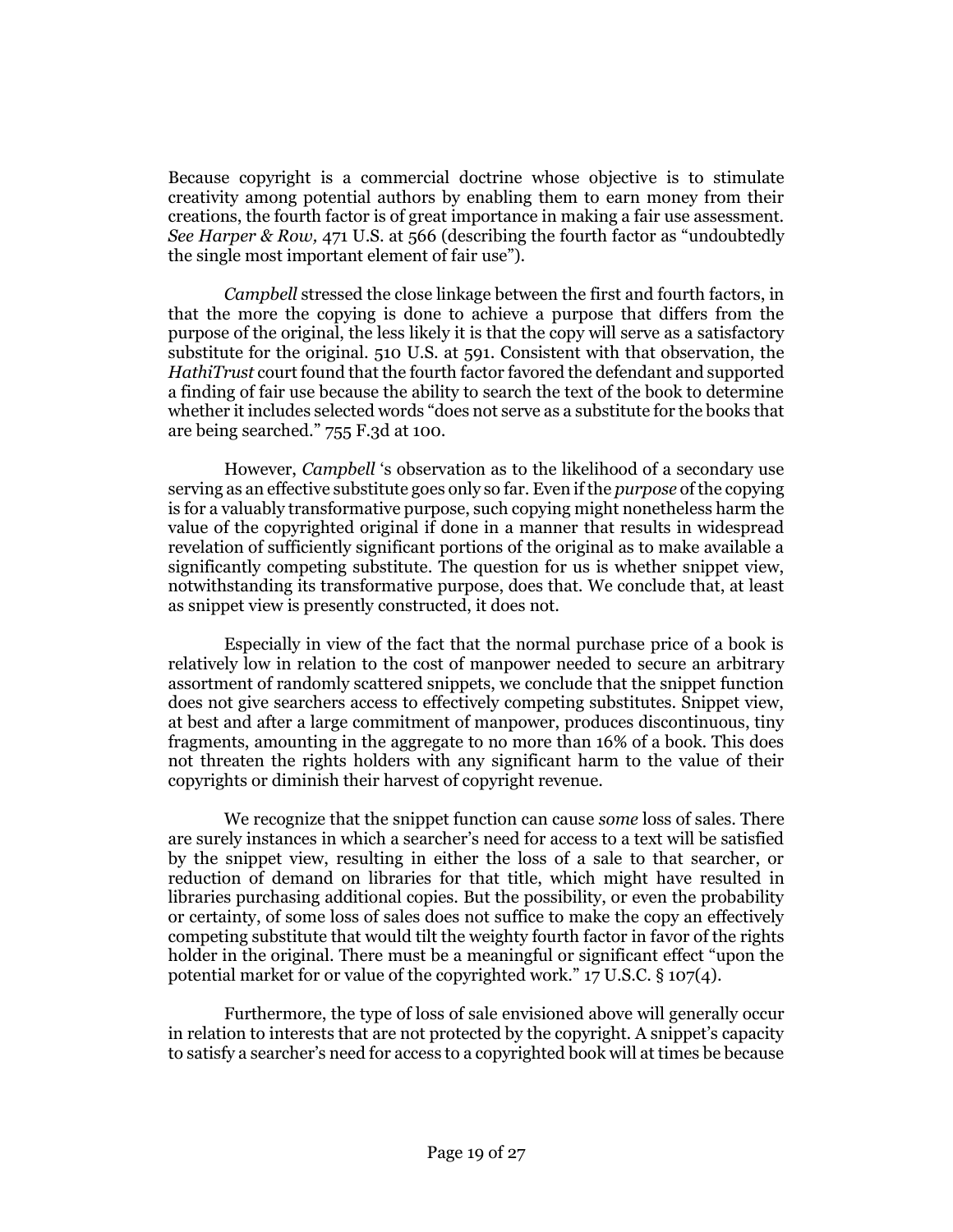the snippet conveys a historical fact that the searcher needs to ascertain. For example, a student writing a paper on Franklin D. Roosevelt might need to learn the year Roosevelt was stricken with polio. By entering "Roosevelt polio" in a Google Books search, the student would be taken to (among numerous sites) a snippet from page 31 of Richard Thayer Goldberg's *The Making of Franklin D. Roosevelt* (1981), telling that the polio attack occurred in 1921. This would satisfy the searcher's need for the book, eliminating any need to purchase it or acquire it from a library. But what the searcher derived from the snippet was a historical fact. Author Goldberg's copyright does not extend to the facts communicated by his book. It protects only the author's manner of expression. *[Hoehling v. Universal](http://www.westlaw.com/Link/Document/FullText?findType=Y&serNum=1980112712&pubNum=0000350&originatingDoc=I918674d4743311e5a807ad48145ed9f1&refType=RP&fi=co_pp_sp_350_974&originationContext=document&vr=3.0&rs=cblt1.0&transitionType=DocumentItem&contextData=(sc.Search)#co_pp_sp_350_974)  City Studios, Inc.,* [618 F.2d 972, 974 \(2d Cir.1980\)](http://www.westlaw.com/Link/Document/FullText?findType=Y&serNum=1980112712&pubNum=0000350&originatingDoc=I918674d4743311e5a807ad48145ed9f1&refType=RP&fi=co_pp_sp_350_974&originationContext=document&vr=3.0&rs=cblt1.0&transitionType=DocumentItem&contextData=(sc.Search)#co_pp_sp_350_974) ("A grant of copyright in a published work secures for its author a limited monopoly over the *expression* it contains.") (emphasis added). Google would be entitled, without infringement of Goldberg's copyright, to answer the student's query about the year Roosevelt was afflicted, taking the information from Goldberg's book. The fact that, in the case of the student's snippet search, the information came embedded in three lines of Goldberg's writing, which were superfluous to the searcher's needs, would not change the taking of an unprotected fact into a copyright infringement.

Even if the snippet reveals some authorial expression, because of the brevity of a single snippet and the cumbersome, disjointed, and incomplete nature of the aggregation of snippets made available through snippet view, we think it would be a rare case in which the searcher's interest *in the protected aspect* of the author's work would be satisfied by what is available from snippet view, and rarer still—because of the cumbersome, disjointed, and incomplete nature of the aggregation of snippets made available through snippet view—that snippet view could provide a significant substitute for the purchase of the author's book.

Accordingly, considering the four fair use factors in light of the goals of copyright, we conclude that Google's making of a complete digital copy of Plaintiffs' works for the purpose of providing the public with its search and snippet view functions (at least as snippet view is presently designed) is a fair use and does not infringe Plaintiffs' copyrights in their books.

# *III. Derivative Rights in Search and Snippet View*

Plaintiffs next contend that, under [Section 106\(2\),](http://www.westlaw.com/Link/Document/FullText?findType=L&pubNum=1000546&cite=17USCAS106&originatingDoc=I918674d4743311e5a807ad48145ed9f1&refType=RB&originationContext=document&vr=3.0&rs=cblt1.0&transitionType=DocumentItem&contextData=(sc.Search)#co_pp_58730000872b1) they have a derivative right in the application of search and snippet view functions to their works, and that Google has usurped their exclusive market for such derivatives.

There is no merit to this argument. As explained above, Google does not infringe Plaintiffs' copyright in their works by making digital copies of them, where the copies are used to enable the public to get information about the works, such as whether, and how often they use specified words or terms (together with peripheral snippets of text, sufficient to show the context in which the word is used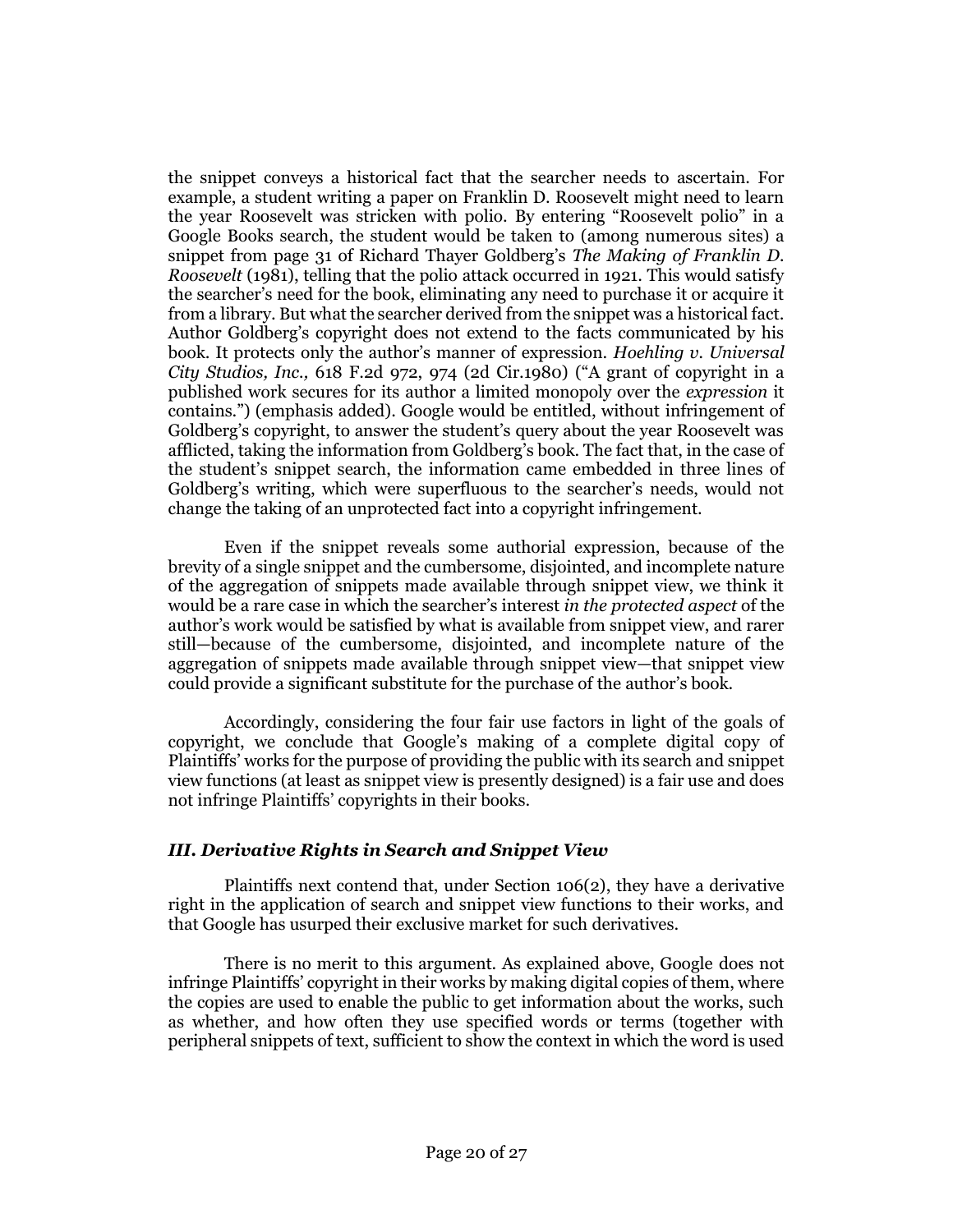but too small to provide a meaningful substitute for the work's copyrighted expression). The copyright resulting from the Plaintiffs' authorship of their works does not include an exclusive right to furnish the kind of information about the works that Google's programs provide to the public. For substantially the same reasons, the copyright that protects Plaintiffs' works does not include an exclusive derivative right to supply such information through query of a digitized copy.

The extension of copyright protection beyond the copying of the work in its original form to cover also the copying of a derivative reflects a clear and logical policy choice. An author's right to control and profit from the dissemination of her work ought not to be evaded by conversion of the work into a different form. The author of a book written in English should be entitled to control also the dissemination of the same book translated into other languages, or a conversion of the book into a film. The copyright of a composer of a symphony or song should cover also conversions of the piece into scores for different instrumentation, as well as into recordings of performances.

This policy is reflected in the statutory definition, which explains the scope of the "derivative" largely by examples—including "a translation, musical arrangement, dramatization, fictionalization, motion picture version, sound recording, art reproduction, abridgement, [or] condensation"—before adding, "or any other form in which a work may be recast, transformed, or adapted." [17 U.S.C.](http://www.westlaw.com/Link/Document/FullText?findType=L&pubNum=1000546&cite=17USCAS101&originatingDoc=I918674d4743311e5a807ad48145ed9f1&refType=LQ&originationContext=document&vr=3.0&rs=cblt1.0&transitionType=DocumentItem&contextData=(sc.Search))  [§ 101.](http://www.westlaw.com/Link/Document/FullText?findType=L&pubNum=1000546&cite=17USCAS101&originatingDoc=I918674d4743311e5a807ad48145ed9f1&refType=LQ&originationContext=document&vr=3.0&rs=cblt1.0&transitionType=DocumentItem&contextData=(sc.Search)) As noted above, this definition, while imprecise, strongly implies that derivative works over which the author of the original enjoys exclusive rights ordinarily are those that re-present the protected aspects of the original work, *i.e.,* its expressive content, converted into an altered form, such as the conversion of a novel into a film, the translation of a writing into a different language, the reproduction of a painting in the form of a poster or post card, recreation of a cartoon character in the form of a three-dimensional plush toy, adaptation of a musical composition for different instruments, or other similar conversions. If Plaintiffs' claim were based on Google's converting their books into a digitized form and making that digitized version accessible to the public, their claim would be strong. But as noted above, Google safeguards from public view the digitized copies it makes and allows access only to the extent of permitting the public to search for the very limited information accessible through the search function and snippet view. The program does not allow access in any substantial way to a book's expressive content. Nothing in the statutory definition of a derivative work, or of the logic that underlies it, suggests that the author of an original work enjoys an exclusive derivative right to supply information about that work of the sort communicated by Google's search functions.

Plaintiffs seek to support their derivative claim by a showing that there exist, or would have existed, paid licensing markets in digitized works, such as those provided by the Copyright Clearance Center or the previous, revenuegenerating version of the Google Partners Program. Plaintiffs also point to the proposed settlement agreement rejected by the district court in this case, according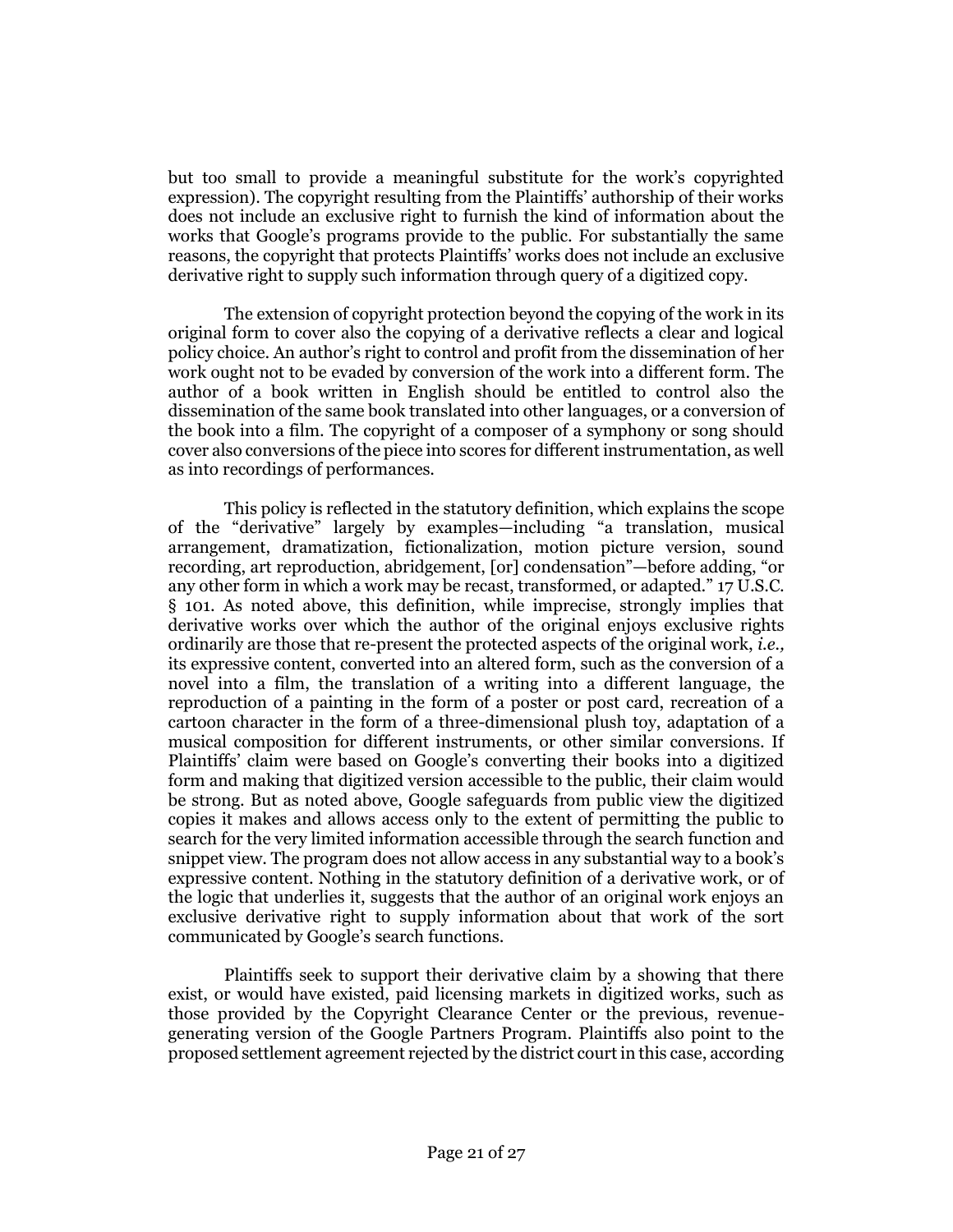to which Google would have paid authors for its use of digitized copies of their works. The existence or potential existence of such paid licensing schemes does not support Plaintiffs' derivative argument. The access to the expressive content of the original that is or would have been provided by the paid licensing arrangements Plaintiffs cite is far more extensive than that which Google's search and snippet view functions provide. Those arrangements allow or would have allowed public users to read substantial portions of the book. Such access would most likely constitute copyright infringement if not licensed by the rights holders. Accordingly, such arrangements have no bearing on Google's present programs, which, in a non-infringing manner, allow the public to obtain limited data about the contents of the book, without allowing any substantial reading of its text.

Plaintiffs also seek to support their derivative claim by a showing that there is a current *unpaid* market in licenses for partial viewing of digitized books, such as the licenses that publishers currently grant to the Google Partners program and Amazon's Search Inside the Book program to display substantial portions of their books. Plaintiffs rely on *[Infinity Broadcast Corporation v. Kirkwood,](http://www.westlaw.com/Link/Document/FullText?findType=Y&serNum=1998159952&pubNum=0000506&originatingDoc=I918674d4743311e5a807ad48145ed9f1&refType=RP&originationContext=document&vr=3.0&rs=cblt1.0&transitionType=DocumentItem&contextData=(sc.Search))* 150 F.3d 104 [\(2d Cir.1998\)](http://www.westlaw.com/Link/Document/FullText?findType=Y&serNum=1998159952&pubNum=0000506&originatingDoc=I918674d4743311e5a807ad48145ed9f1&refType=RP&originationContext=document&vr=3.0&rs=cblt1.0&transitionType=DocumentItem&contextData=(sc.Search)) and *[United States v. American Society of Composers, Authors and](http://www.westlaw.com/Link/Document/FullText?findType=Y&serNum=2018234171&pubNum=0004637&originatingDoc=I918674d4743311e5a807ad48145ed9f1&refType=RP&originationContext=document&vr=3.0&rs=cblt1.0&transitionType=DocumentItem&contextData=(sc.Search))  Publishers (ASCAP),* [599 F.Supp.2d 415 \(S.D.N.Y.2009\)](http://www.westlaw.com/Link/Document/FullText?findType=Y&serNum=2018234171&pubNum=0004637&originatingDoc=I918674d4743311e5a807ad48145ed9f1&refType=RP&originationContext=document&vr=3.0&rs=cblt1.0&transitionType=DocumentItem&contextData=(sc.Search)) for the proposition that "a secondary use that replaces a comparable service licensed by the copyright holder, even without charge, may cause market harm." Pls.' Br. at 51. In the cases cited, however, the purpose of the challenged secondary uses was not the dissemination of information *about* the original works, which falls outside the protection of the copyright, but was rather the re-transmission, or re-dissemination, of their expressive content. Those precedents do not support the proposition Plaintiffs assert—namely that the availability of licenses for providing unprotected information about a copyrighted work, or supplying unprotected services related to it, gives the copyright holder the right to exclude others from providing such information or services.

While the telephone ringtones at issue in the *ASCAP* case Plaintiffs cite are superficially comparable to Google's snippets in that both consist of brief segments of the copyrighted work, in a more significant way they are fundamentally different. While it is true that Google's snippets display a fragment of expressive content, the fragments it displays result from the appearance of the term selected by the searcher in an otherwise arbitrarily selected snippet of text. Unlike the reading experience that the Google Partners program or the Amazon Search Inside the Book program provides, the snippet function does not provide searchers with any meaningful experience of the expressive content of the book. Its purpose is not to communicate copyrighted expression, but rather, by revealing to the searcher a tiny segment surrounding the searched term, to give some minimal contextual information to help the searcher learn whether the book's use of that term will be of interest to her. The segments taken from copyrighted music as ringtones, in contrast, are selected precisely because they play the most famous, beloved passages of the particular piece—the expressive content that members of the public want to hear when their phone rings. The value of the ringtone to the purchaser is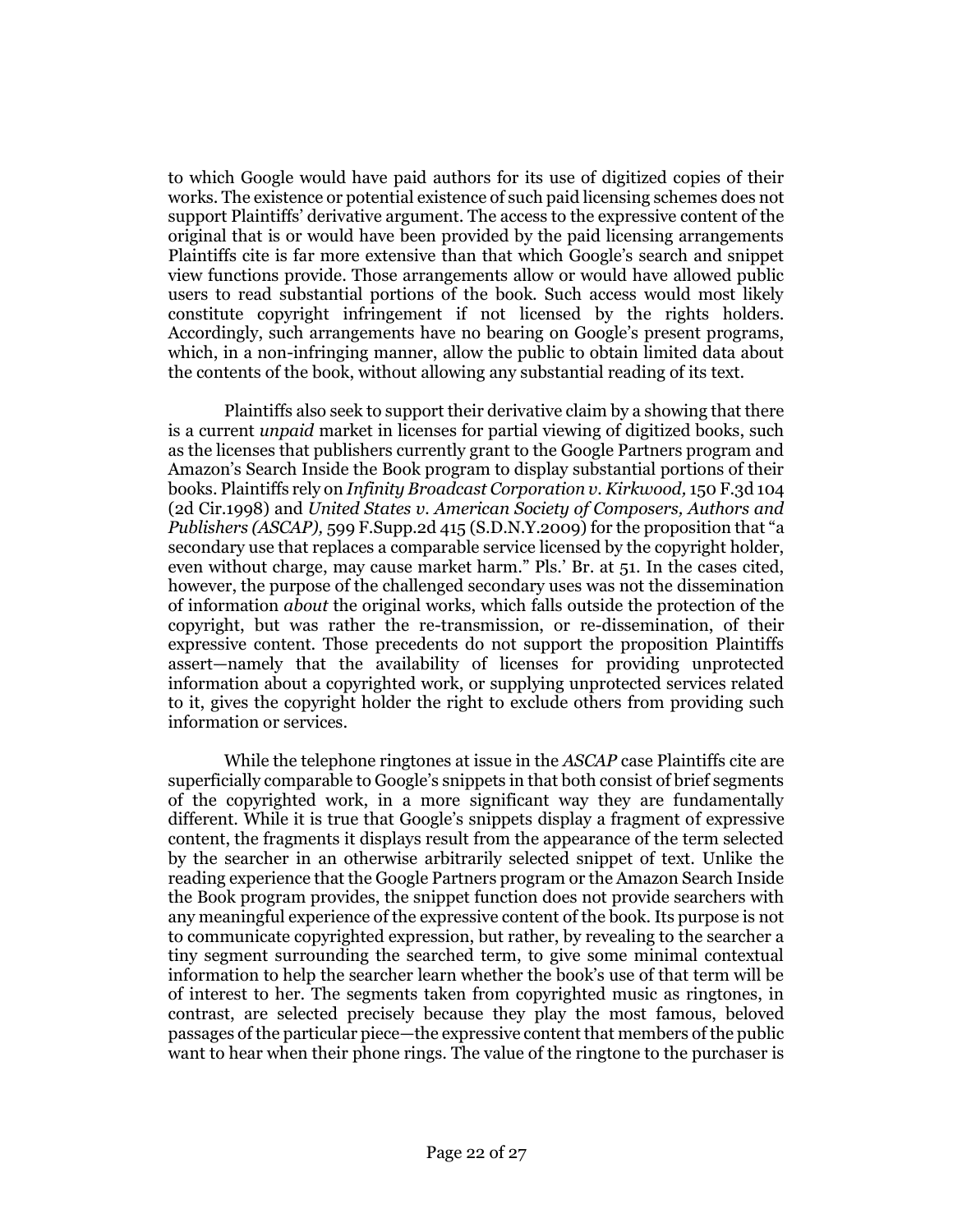not that it provides information but that it provides a mini-performance of the most appealing segment of the author's expressive content. There is no reason to think the courts in the cited cases would have come to the same conclusion if the service being provided by the secondary user had been simply to identify to a subscriber in what key a selected composition was written, the year it was written, or the name of the composer. These cases, and the existence of unpaid licensing schemes for substantial viewing of digitized works, do not support Plaintiffs' derivative works argument.

# *IV. Plaintiffs' Exposure to Risks of Hacking of Google's Files*

Plaintiffs argue that Google's storage of its digitized copies of Plaintiffs' books exposes them to the risk that hackers might gain access and make the books widely available, thus destroying the value of their copyrights. Unlike the Plaintiffs' argument just considered based on a supposed derivative right to supply information about their books, this claim has a reasonable theoretical basis. If, in the course of making an arguable fair use of a copyrighted work, a secondary user unreasonably exposed the rights holder to destruction of the value of the copyright resulting from the public's opportunity to employ the secondary use as a substitute for purchase of the original (even though this was not the intent of the secondary user), this might well furnish a substantial rebuttal to the secondary user's claim of fair use. For this reason, the *Arriba Soft* and *Perfect 10* courts, in upholding the secondary user's claim of fair use, observed that thumbnail images, which transformatively provided an Internet pathway to the original images, were of sufficiently low resolution that they were not usable as effective substitutes for the originals. *Arriba Soft,* [336 F.3d 811 at 819;](http://www.westlaw.com/Link/Document/FullText?findType=Y&serNum=2003469492&pubNum=0000506&originatingDoc=I918674d4743311e5a807ad48145ed9f1&refType=RP&fi=co_pp_sp_506_819&originationContext=document&vr=3.0&rs=cblt1.0&transitionType=DocumentItem&contextData=(sc.Search)#co_pp_sp_506_819) *Perfect 10,* [508 F.3d at 1165.](http://www.westlaw.com/Link/Document/FullText?findType=Y&serNum=2014245836&pubNum=0000506&originatingDoc=I918674d4743311e5a807ad48145ed9f1&refType=RP&fi=co_pp_sp_506_1165&originationContext=document&vr=3.0&rs=cblt1.0&transitionType=DocumentItem&contextData=(sc.Search)#co_pp_sp_506_1165)

While Plaintiffs' claim is theoretically sound, it is not supported by the evidence. In *HathiTrust,* we faced substantially the same exposure-to-piracy argument. The record in *HathiTrust,* however, "document[ed] the extensive security measures [the secondary user] ha[d] undertaken to safeguard against the risk of a data breach," evidence which was unrebutted. [755 F.3d at 100.](http://www.westlaw.com/Link/Document/FullText?findType=Y&serNum=2033553689&pubNum=0000506&originatingDoc=I918674d4743311e5a807ad48145ed9f1&refType=RP&fi=co_pp_sp_506_100&originationContext=document&vr=3.0&rs=cblt1.0&transitionType=DocumentItem&contextData=(sc.Search)#co_pp_sp_506_100) The *HathiTrust* court thus found "no basis ... on which to conclude that a security breach is likely to occur, much less one that would result in the public release of the specific copyrighted works belonging to any of the plaintiffs in this case." *[Id.](http://www.westlaw.com/Link/Document/FullText?findType=Y&serNum=2033553689&pubNum=0000506&originatingDoc=I918674d4743311e5a807ad48145ed9f1&refType=RP&fi=co_pp_sp_506_100&originationContext=document&vr=3.0&rs=cblt1.0&transitionType=DocumentItem&contextData=(sc.Search)#co_pp_sp_506_100)* at [100](http://www.westlaw.com/Link/Document/FullText?findType=Y&serNum=2033553689&pubNum=0000506&originatingDoc=I918674d4743311e5a807ad48145ed9f1&refType=RP&fi=co_pp_sp_506_100&originationContext=document&vr=3.0&rs=cblt1.0&transitionType=DocumentItem&contextData=(sc.Search)#co_pp_sp_506_100)–101 (citing *[Clapper v. Amnesty Int'l USA,](http://www.westlaw.com/Link/Document/FullText?findType=Y&serNum=2029935439&pubNum=0000708&originatingDoc=I918674d4743311e5a807ad48145ed9f1&refType=RP&fi=co_pp_sp_708_1143&originationContext=document&vr=3.0&rs=cblt1.0&transitionType=DocumentItem&contextData=(sc.Search)#co_pp_sp_708_1143)* –– U.S. ––, 133 S.Ct. 1138, 1143 [\(2013\)](http://www.westlaw.com/Link/Document/FullText?findType=Y&serNum=2029935439&pubNum=0000708&originatingDoc=I918674d4743311e5a807ad48145ed9f1&refType=RP&fi=co_pp_sp_708_1143&originationContext=document&vr=3.0&rs=cblt1.0&transitionType=DocumentItem&contextData=(sc.Search)#co_pp_sp_708_1143) (finding that risk of future harm must be "certainly impending," rather than merely "conjectural" or "hypothetical," to constitute a cognizable injury-in-fact), and *Sony Corp.,* [464 U.S. at 453](http://www.westlaw.com/Link/Document/FullText?findType=Y&serNum=1984103021&pubNum=0000708&originatingDoc=I918674d4743311e5a807ad48145ed9f1&refType=RP&originationContext=document&vr=3.0&rs=cblt1.0&transitionType=DocumentItem&contextData=(sc.Search))–454 (concluding that time-shifting using a Betamax is fair use because the copyright owners' "prediction that live television or movie audiences will decrease" was merely "speculative")).

Google has documented that Google Books' digital scans are stored on computers walled off from public Internet access and protected by the same impressive security measures used by Google to guard its own confidential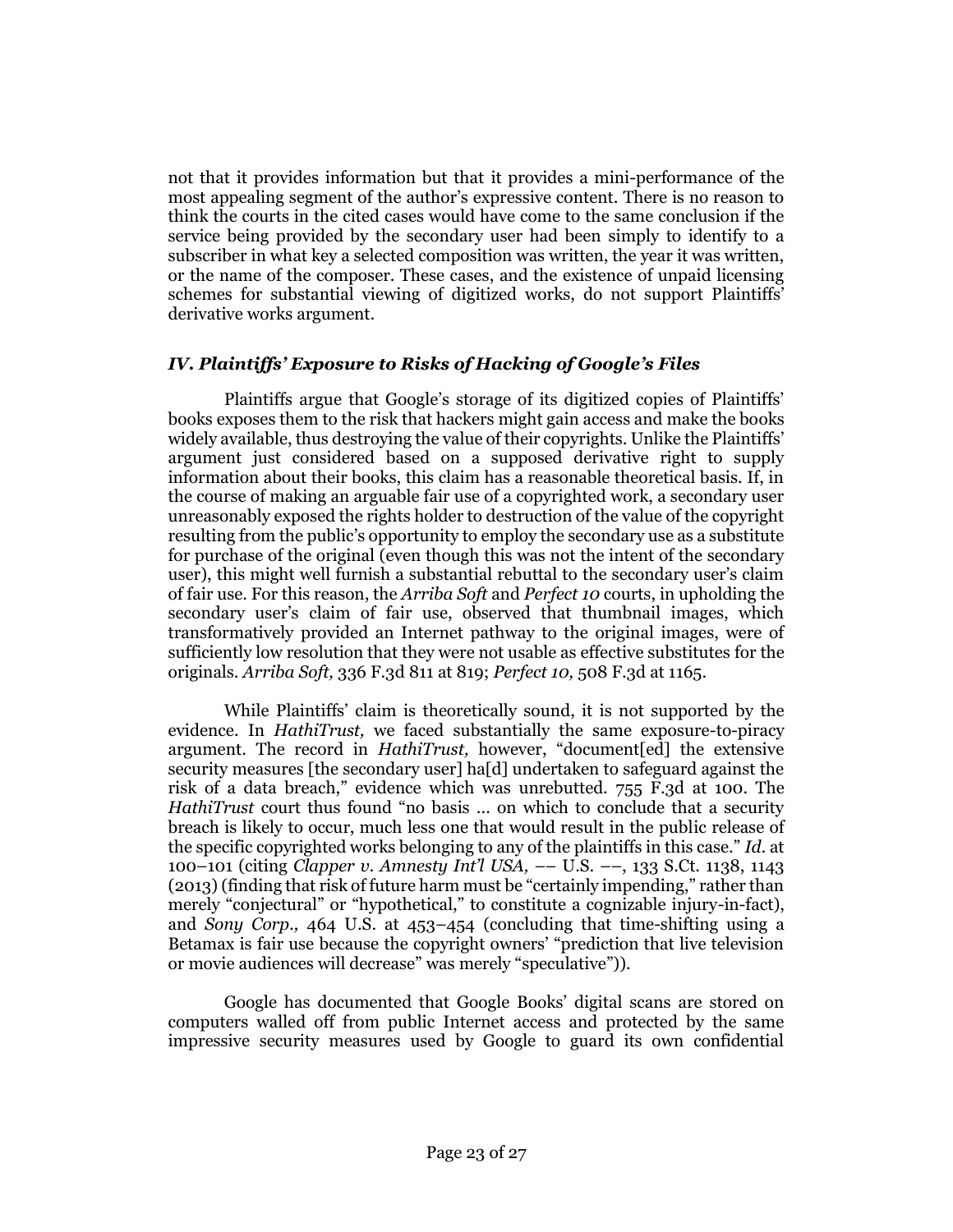information. As Google notes, Plaintiffs' own security expert praised these security systems, remarking that "Google is fortunate to have ample resources and topnotch technical talents" that enable it to protect its data. JA 1558, 1570. Nor have Plaintiffs identified any thefts from Google Books (or from the Google Library Project). Plaintiffs seek to rebut this record by quoting from Google's July 2012 SEC filing, in which the company made legally required disclosure of its potential market risks. Google's prudent acknowledgment that "security breaches could expose [it] to a risk of loss ... due to the actions of outside parties, employee error, malfeasance, or otherwise," however, falls far short of rebutting Google's demonstration of the effective measures it takes to guard against piratical hacking. Google has made a sufficient showing of protection of its digitized copies of Plaintiffs' works to carry its burden on this aspect of its claim of fair use and thus to shift to Plaintiffs the burden of rebutting Google's showing. Plaintiffs' effort to do so falls far short.

# *V. Google's Distribution of Digital Copies to Participant Libraries*

Finally, Plaintiffs contend that Google's distribution to a participating library of a digital copy of Plaintiffs' books is not a fair use and exposes the Plaintiffs to risks of loss if the library uses its digital copy in an infringing manner, or if the library fails to maintain security over its digital copy with the consequence that the book may become freely available as a result of the incursions of hackers. The claim fails.

Although Plaintiffs describe the arrangement between Google and the libraries in more nefarious terms, those arrangements are essentially that each participant library has contracted with Google that Google will create for it a digital copy of each book the library submits to Google, so as to permit the library to use its digital copy in a non-infringing fair use manner. The libraries propose to use their digital copies to enable the very kinds of searches that we here hold to be fair uses in connection with Google's offer of such searches to the Internet public, and which we held in *HathiTrust* to be fair uses when offered by HathiTrust to its users. The contract between Google and each of the participating libraries commits the library to use its digital copy only in a manner consistent with the copyright law, and to take precautions to prevent dissemination of their digital copies to the public at large.

In these circumstances, Google's creation for each library of a digital copy of that library's already owned book in order to permit that library to make fair use through provision of digital searches is not an infringement. If the library had created its own digital copy to enable its provision of fair use digital searches, the making of the digital copy would not have been infringement. Nor does it become an infringement because, instead of making its own digital copy, the library contracted with Google that Google would use its expertise and resources to make the digital conversion for the library's benefit.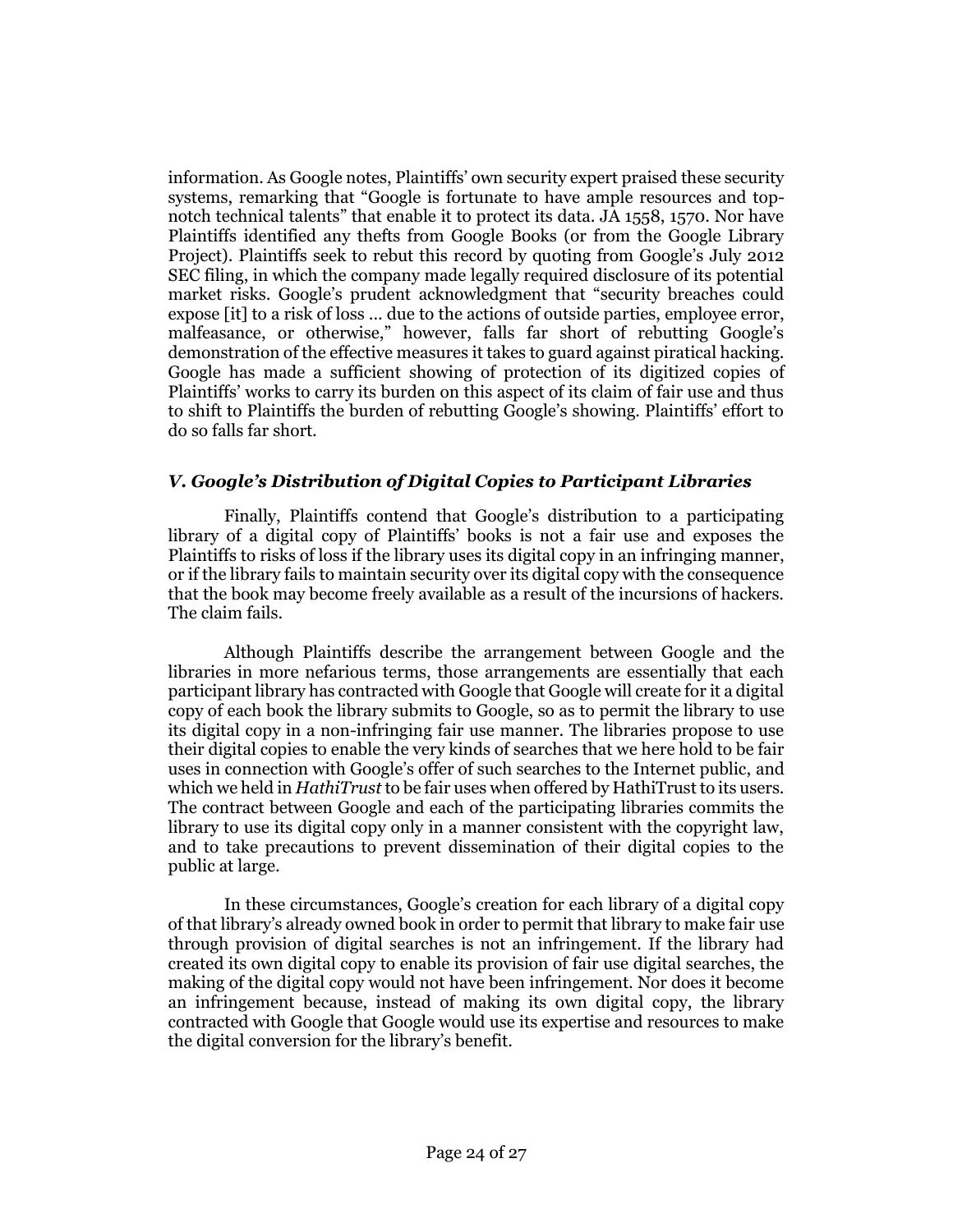We recognize the possibility that libraries may use the digital copies Google created for them in an infringing manner. If they do, such libraries may be liable to Plaintiffs for their infringement. It is also possible that, in such a suit, Plaintiffs might adduce evidence that Google was aware of or encouraged such infringing practices, in which case Google could be liable as a contributory infringer. But on the present record, the possibility that libraries may misuse their digital copies is sheer speculation. Nor is there any basis on the present record to hold Google liable as a contributory infringer based on the mere speculative possibility that libraries, in addition to, or instead of, using their digital copies of Plaintiffs' books in a noninfringing manner, may use them in an infringing manner.

We recognize the additional possibility that the libraries might incur liability by negligent mishandling of, and failure to protect, their digital copies, leaving them unreasonably vulnerable to hacking. That also, however, is nothing more than a speculative possibility. There is no basis in the record to impose liability on Google for having lawfully made a digital copy for a participating library so as to enable that library to make non-infringing use of its copy, merely because of the speculative possibility that the library may fail to guard sufficiently against the dangers of hacking, as it is contractually obligated to do. Plaintiffs have failed to establish any basis for holding Google liable for its creation of a digital copy of a book submitted to it by a participating library so as to enable that library to make fair use of it.

In sum, we conclude that: (1) Google's unauthorized digitizing of copyrightprotected works, creation of a search functionality, and display of snippets from those works are non-infringing fair uses. The purpose of the copying is highly transformative, the public display of text is limited, and the revelations do not provide a significant market substitute for the protected aspects of the originals. Google's commercial nature and profit motivation do not justify denial of fair use. (2) Google's provision of digitized copies to the libraries that supplied the books, on the understanding that the libraries will use the copies in a manner consistent with the copyright law, also does not constitute infringement. Nor, on this record, is Google a contributory infringer.

# **CONCLUSION**

The judgment of the district court is **AFFIRMED.**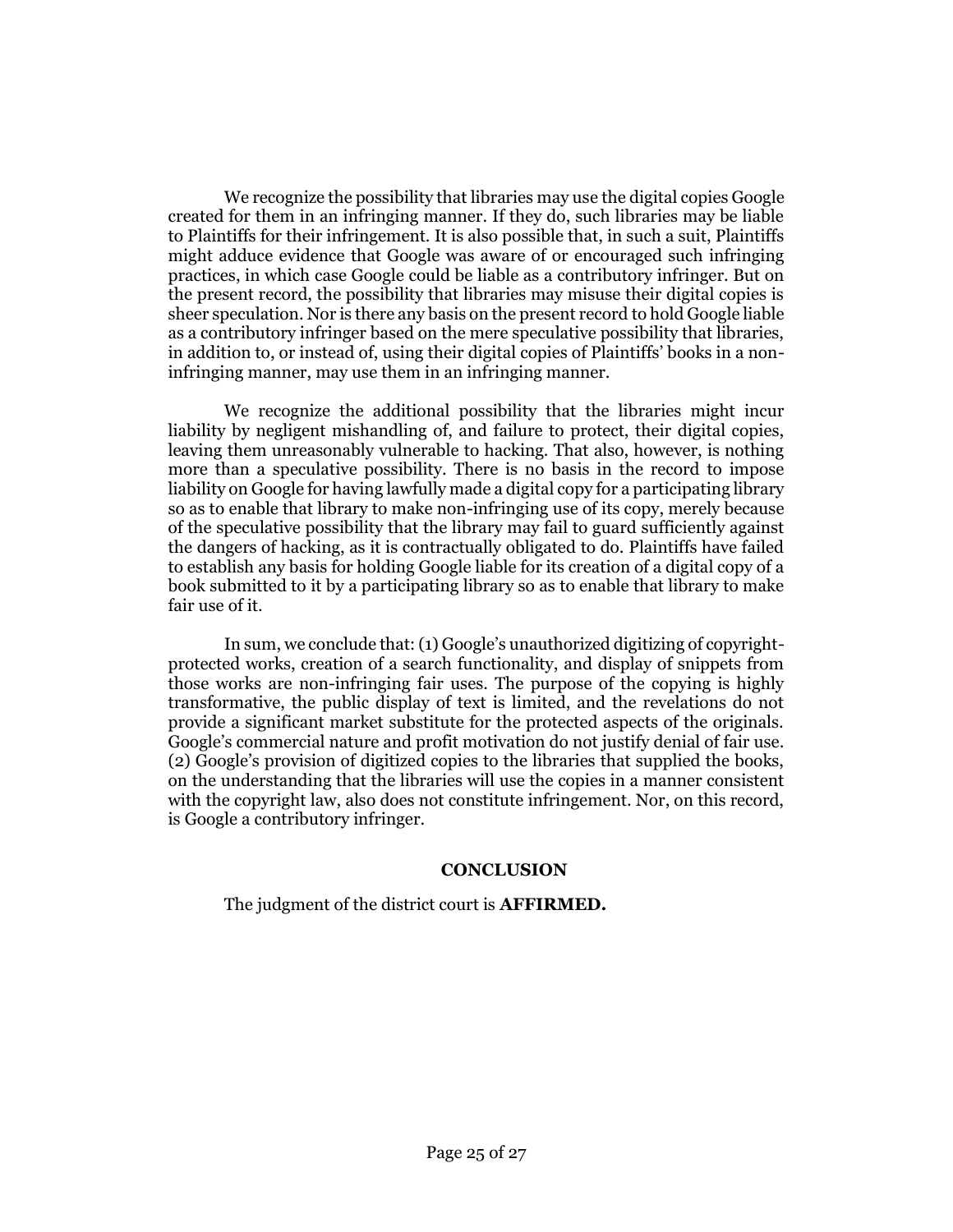# **APPENDIX A**

| <b>Books</b><br>Add to my library                                                                                                  | Write review                                                                                                                                                                                                                                                                                                                                                                                                                                                                                                                              |
|------------------------------------------------------------------------------------------------------------------------------------|-------------------------------------------------------------------------------------------------------------------------------------------------------------------------------------------------------------------------------------------------------------------------------------------------------------------------------------------------------------------------------------------------------------------------------------------------------------------------------------------------------------------------------------------|
| <b>GET PRINT BOOK</b>                                                                                                              | Copyright for the eighties: cases and materials                                                                                                                                                                                                                                                                                                                                                                                                                                                                                           |
| No eBook available<br>Amazon.com<br>Barnes&Noble.com<br>Books-A-Million<br><b>IndieBound</b><br>Find in a library<br>All sellers » | Alan Latman, Robert A. Gorman, Jane C. Ginsburg<br>Michie Co., 1985 - Law - 624 pages<br><b>COPYRIGHT</b><br>FOR THE<br>*****<br><b>EIGHTIES</b><br><b>Cases and Materials</b><br>0 Reviews<br><b>SECOND EDITION</b><br>$G+1 = 0$                                                                                                                                                                                                                                                                                                         |
| Get Textbooks on Google Play                                                                                                       | From inside the book                                                                                                                                                                                                                                                                                                                                                                                                                                                                                                                      |
| Rent and save from the world's largest<br>eBookstore. Read, highlight, and take notes,                                             | Search<br>fair use                                                                                                                                                                                                                                                                                                                                                                                                                                                                                                                        |
| across web, tablet, and phone.                                                                                                     | 72 pages matching gorman ginsburg fair use in this book                                                                                                                                                                                                                                                                                                                                                                                                                                                                                   |
| Go to Google Play Now »                                                                                                            | Page 437                                                                                                                                                                                                                                                                                                                                                                                                                                                                                                                                  |
| » My library<br>My History<br>Books on Google Play                                                                                 | 1950), stated that such activity could not be considered a fair use. Moreover, the<br>court assigned the "apparent lack of independent research" as an additional<br>reason for refusing to honor defendant's fair use claim. With this conclusion we<br>disagree as a matter of law.<br>In Toksvig v. Bruce Publishing Co., supra, the Seventh Circuit affirmed the<br>grant of an injunction, in favor of an author who had written a careful biography<br>of Hans Christian Andersen based on exhaustive research into Danish sources. |
|                                                                                                                                    | Page 452                                                                                                                                                                                                                                                                                                                                                                                                                                                                                                                                  |
|                                                                                                                                    | 452<br>RIGHTS, LIMITATIONS AND REMEDIES<br>standards for applying the fair use defense in parody cases. like the standards                                                                                                                                                                                                                                                                                                                                                                                                                |
|                                                                                                                                    | Page 456                                                                                                                                                                                                                                                                                                                                                                                                                                                                                                                                  |
|                                                                                                                                    | RIGHTS. LIMITATIONS AND REMEDIES<br>456<br>a finding of <i>fair use</i> ," and that "all four factors [in § 107] must be considered<br>Where's the rest of this book?<br>Results 1-3 of 72                                                                                                                                                                                                                                                                                                                                                |